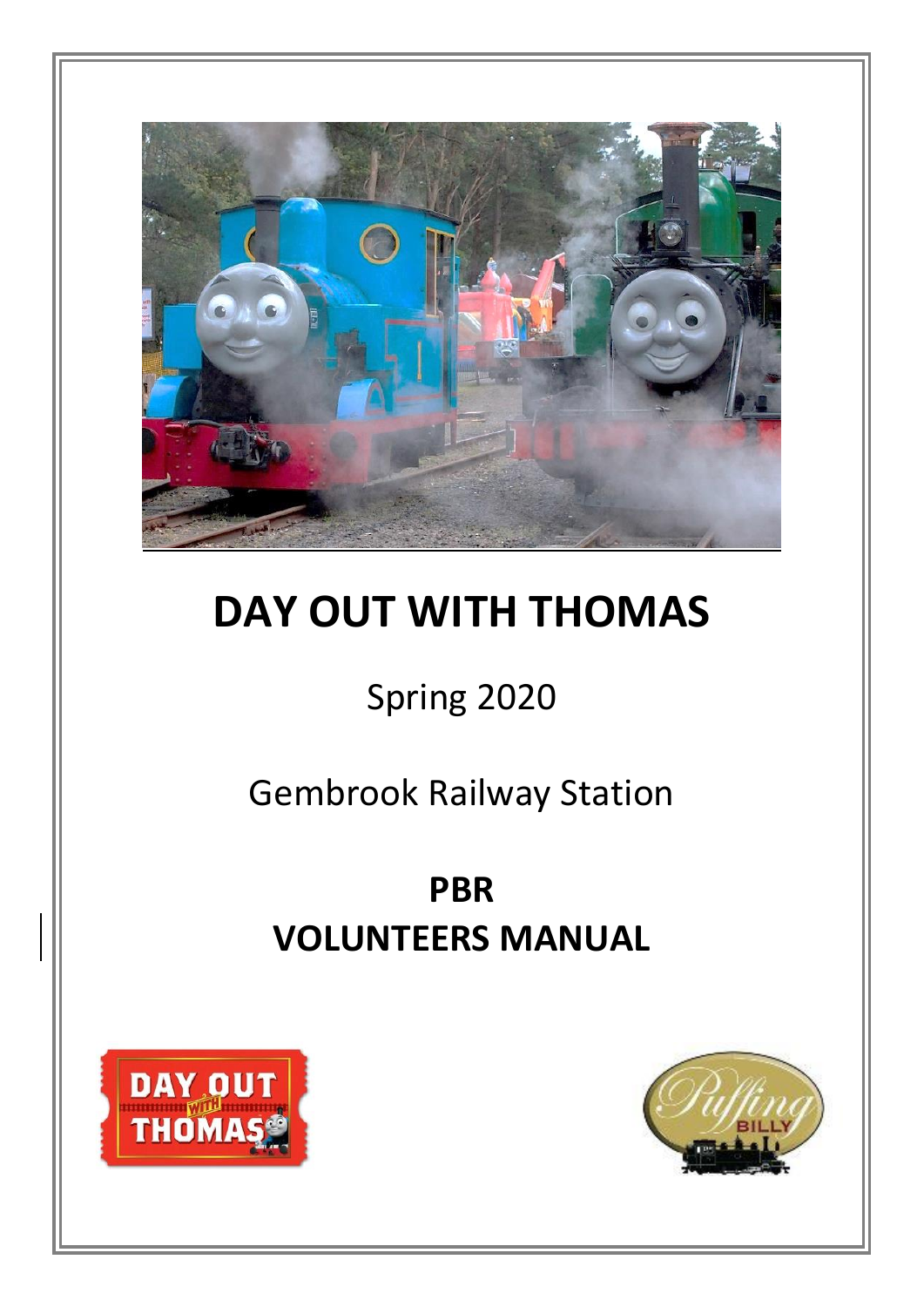## **Contents**

| Operational Run Sheet with Fire Patrol  Error! Bookmark not defined. |           |
|----------------------------------------------------------------------|-----------|
|                                                                      |           |
|                                                                      |           |
|                                                                      |           |
| <b>SITE MAP</b>                                                      | back page |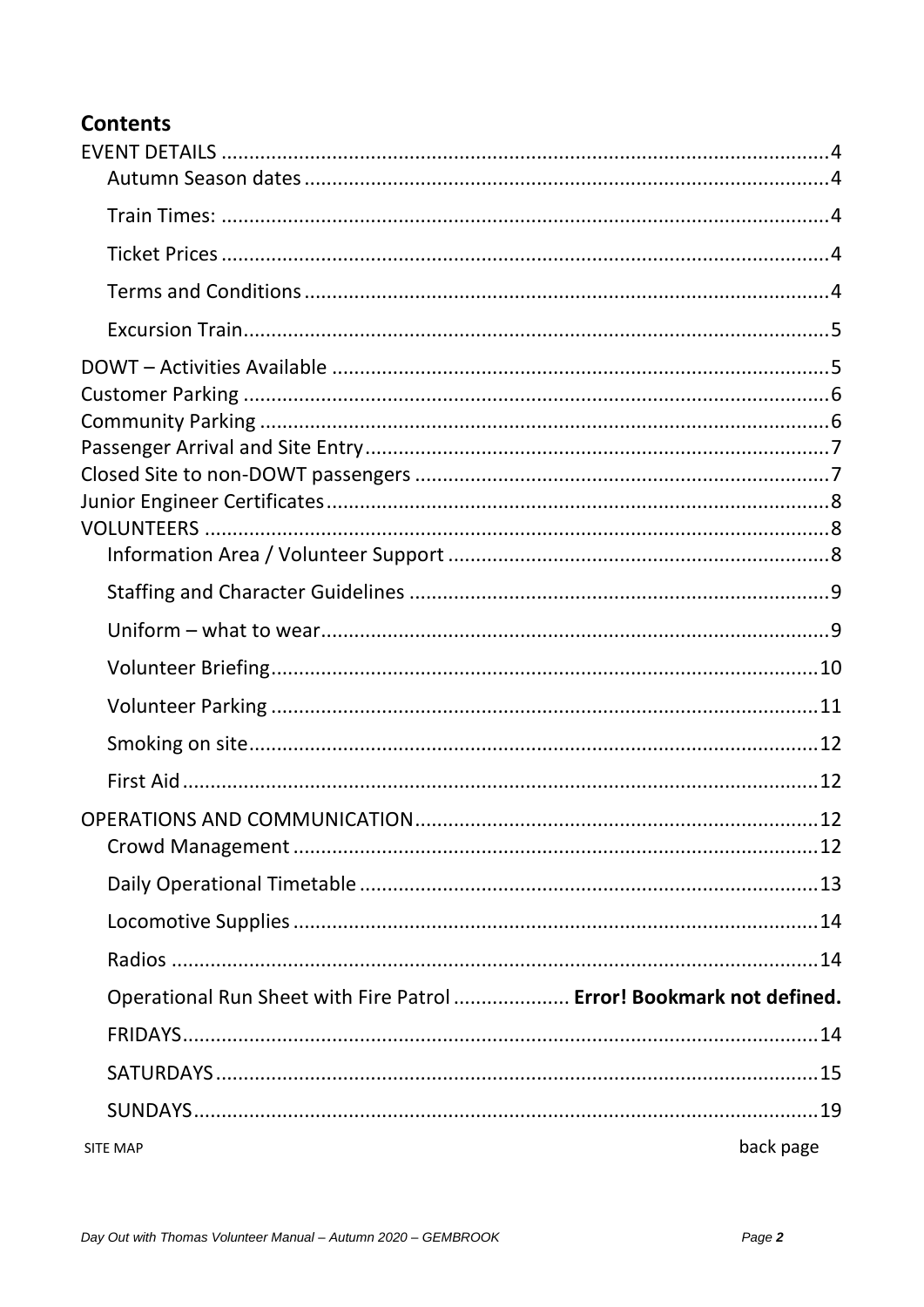Please refer to the Site Map at the end of this document, ensuring you're familiar with the site to be able to communicate the locations of attractions, food and beverage, retail and amenities with passengers.

References to  $(\# x)$  refer to the site map on the back page eg:  $(\# 10)$  is the Pram Bay

## **What is** *Thomas the Tank Engine***?**

*Thomas the Tank Engine* is an evergreen licence that has been a global leader for 70 years. It originated with a successful series of 26 books written by the Rev. Wilbert Awdry published between 1945 and 1972, and more recent titles by his son Christopher (from 1985). However, its global success has been driven through over 100 television episodes produced since 1979 and narrated by Ringo Starr & Michael Angelis.

## **What is Day out with Thomas** *(DOWT)?*

Puffing Billy Railway's (PBR's) initial use of the "Thomas" brand was a celebration event of his 60<sup>th</sup> birthday in 1995, followed by a series of *Friends of Thomas the Tank Engine* days, as are still run by other Australian tourist railways. In 2000 the events expanded into *Day out with Thomas* with the construction of Australia's only working *Thomas the Tank Engine*.

DOWT is now a highly successful event for Puffing Billy Railway and is an integral component of the event calendar.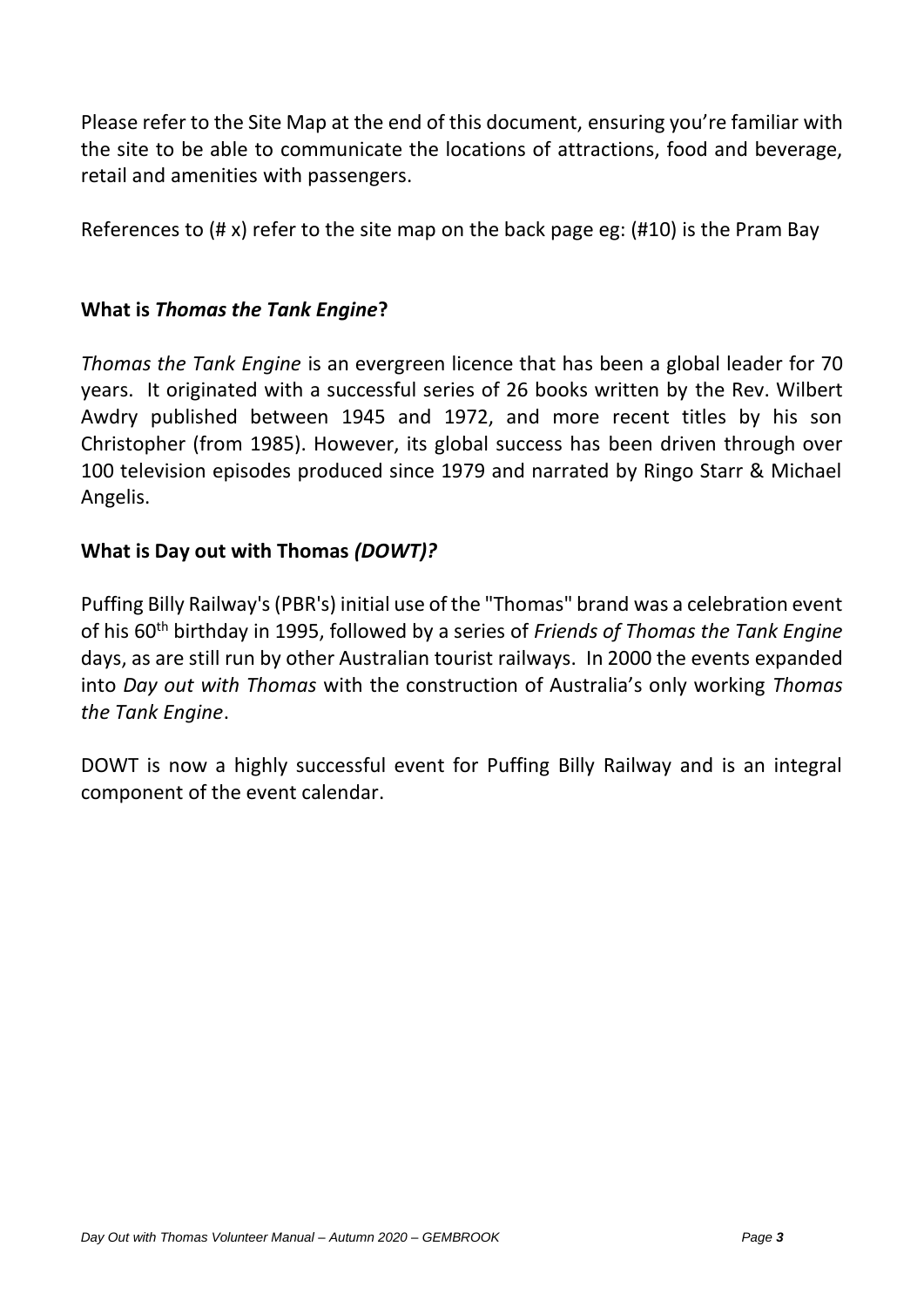#### <span id="page-3-0"></span>**EVENT DETAILS**

#### <span id="page-3-1"></span>**Autumn Season Dates**

| February | 22, 23, 29        |
|----------|-------------------|
| March    | 1, 14, 15, 21, 22 |

#### <span id="page-3-2"></span>**Train Times: as per confirmation email/ticket**

10am, 11:20am, 12:40pm, 2:00pm

<span id="page-3-3"></span>

| Ticket Prices            |                                                  |
|--------------------------|--------------------------------------------------|
| <b>Adults</b>            | \$42.00                                          |
| Children (4-16)          | \$42.00                                          |
| Toddlers $(1 - 3$ years) | \$25.00                                          |
| Infants (under 1 year)   | FREE (must sit on carer's lap during train ride) |

#### **Passenger Numbers**

400 train passengers per session, totalling 1200 passengers per day.

Ticket are available for purchase on the day form the Information/Ticket box.

#### <span id="page-3-4"></span>**Terms and Conditions**

Tickets are not transferable to other times or dates, and are not refundable,

If declared a day of Total Fire Ban in the Central Zone, DOWT will not operate and passengers will be provided a refund, unless their tickets can be transferred to another day in the Autumn season.

In cases of extreme weather, the event may be cancelled at any time at the discretion of management. In the case of a cancellation, we will endeavour to contact ticket holders as early as possible.

Please note that all passengers are notified the event is at Gembrook Station, not Emerald or Belgrave as stated on PBR's website and ticket confirmation. Additionally, a reminder email, sent in the days prior contains their booked train time and any specific information. A reminder SMS (text) is sent in the 48 hours before the event.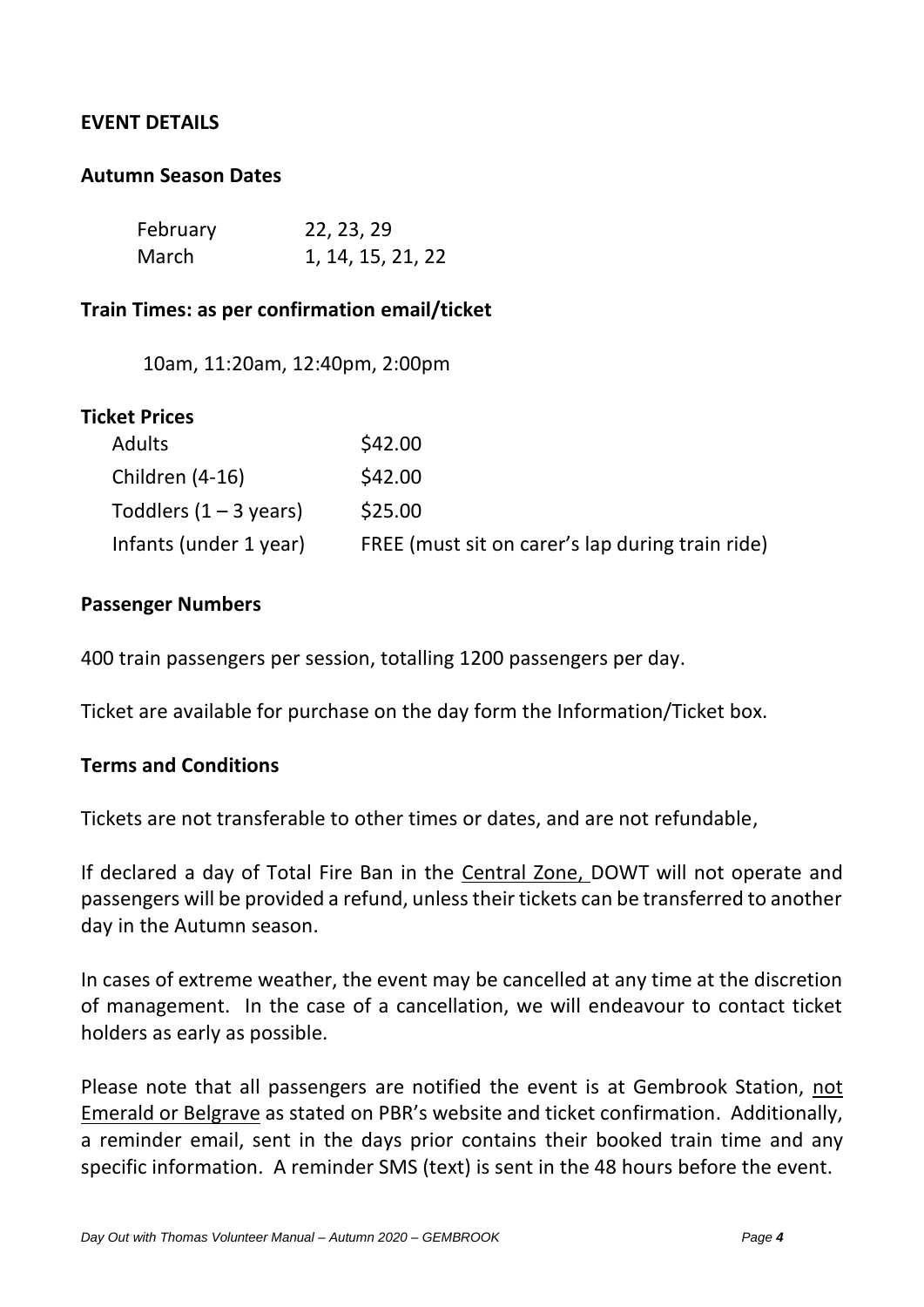## <span id="page-4-0"></span>**Excursion Train**

Please note that the regular Gembrook excursion train will terminate at Lakeside and not travel to Gembrook during DOWT event days.

For ticket requests on the Excursion Trains, please advise that the train will not arrive at Gembrook – the closest station is Lakeside or Emerald Town Station.

#### <span id="page-4-1"></span>**DOWT – Activities Available**

DOWT in Gembrook, will continue to run in a similar format to previous seasons regarding a single train ride, complemented by the different activities.

1. A 35-minute return steam train ride hauled by *Thomas, Percy* or *James* and *Diesel* from **Gembrook Heritage Platform** to Doonah Rd (just beyond Fielder Station). The train does not stop at any station and passengers do not disembark the train at any stage during the journey.

After the train ride, patrons will be directed up to crossing on the Heritage Platform to cross the railway track and return to the other activities on offer.

**Passengers collecting prams will be advised to utilise the UP-end crossing of the platform.**

Available before and after the passenger'strain ride isthe following inclusive activities:

- 1. Visit to the Animal Nursery;
- 2. Grab a photo opportunity with *Thomas* and the *Fat Controller* in 3 Road of the Heritage Platform – see #5 on the site map;
- 3. Jumping Castles (N.B. does not operate in wet or windy conditions due to OH&S regulations);
- 4. Imagination Station is the large marquee opposite the Heritage Platform
	- i. Face painting for children;
	- ii. Painting area for children to paint Thomas themed pictures;
- 5. Kids activities area;
- 6. View the *Troublesome Trucks* which will be stationary in 3 Road at the up end of the yard; and
- 7. *Bulgy Bus* is a static attraction located at the up end of the Heritage yard.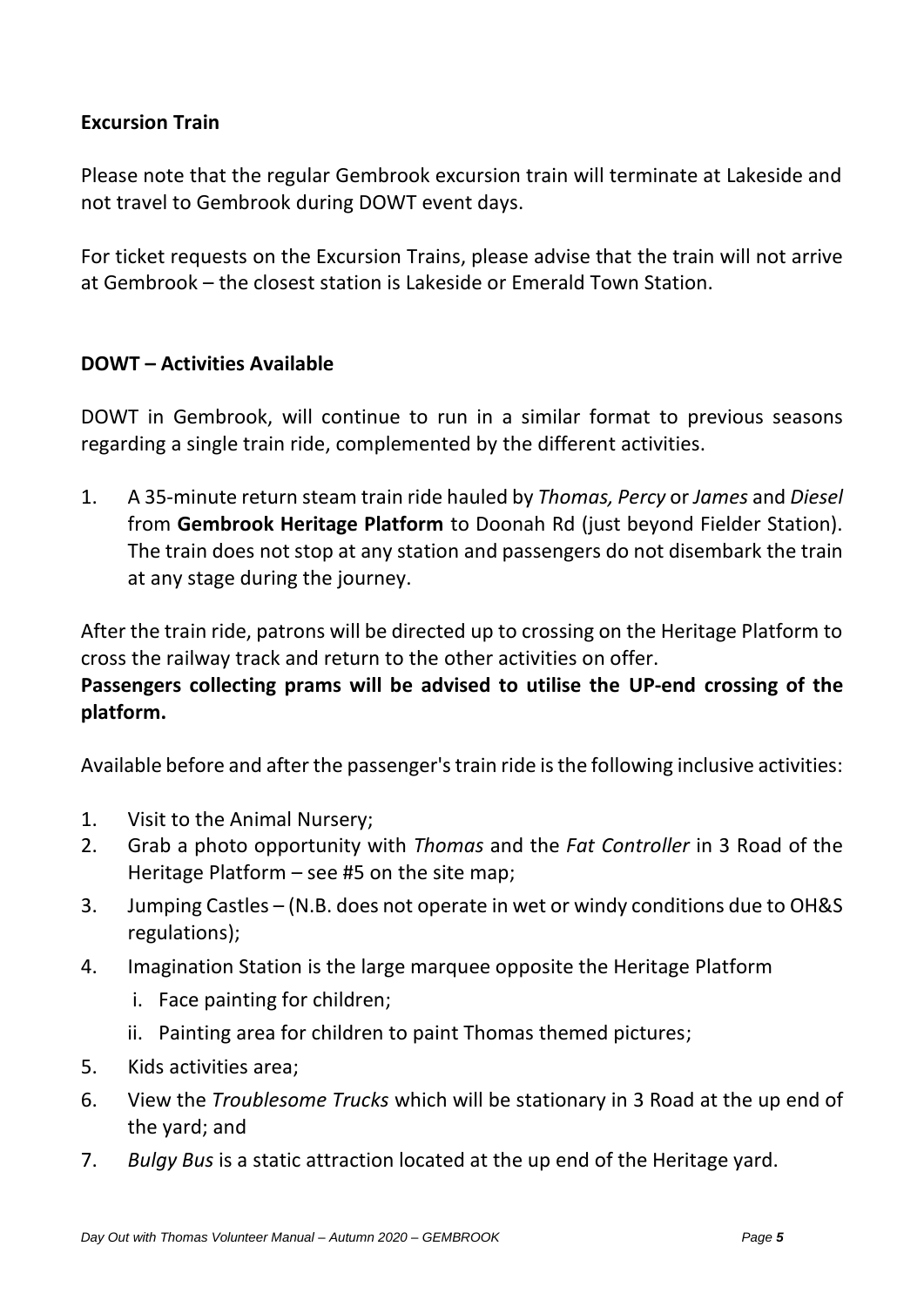Food, drink and merchandise are available for patrons at an additional cost.

Note: The 3 Gemco actors (the Fat Controller, Driver Dan and Shunter Charlie) will be at the photo opportunity point when Thomas is in 3 Road. If time permits, they will be on the platform greeting guests. They will also assist passengers in boarding the train on the Heritage platform but have been advised to be mindful of having photos with passengers on the platform to minimise any crowding issues and to ensure passengers board the train in a safe and timely matter.

All contractors have completed the Rail Safety Briefing.

The only time scheduled activity is the train ride, which is the session time passengers booked (as per their confirmation email and wristband which they will receive when arriving on site).

## <span id="page-5-0"></span>**Customer Parking**

Customers have been advised that all parking is off-site at the Gembrook Primary School.

- Available at the cost of \$5 per vehicle.
- Parking is managed by the local Scout Groups.
- Passengers then have a 5-minute walk to the Site Entry.

A 2-minute drop off zone is located on the Main Rd, east of the Station building, outside Jac Russell Park. This is primarily for those running late but cars must not park in that area for longer than 2 minutes.

Disabled parking is available in the main driveway and will be monitored by the accredited Traffic Controller upon arrival. All cars must have a valid disabled car park pass, and only DOWT ticket holders will be granted access. Passengers with a mobility impairment can utilise the driveway for a drop-off area but will not be permitted to park unless a valid disabled car park pass is visible.

#### <span id="page-5-1"></span>**Community Parking**

Please note that Cardinia Council has implemented parking restrictions along the Main Rd within the shopping precinct. Passengers are instructed and encouraged not to park on the Main Rd or side streets, with the aim to have parking available to local residents and visitors to the shops on the Main Rd.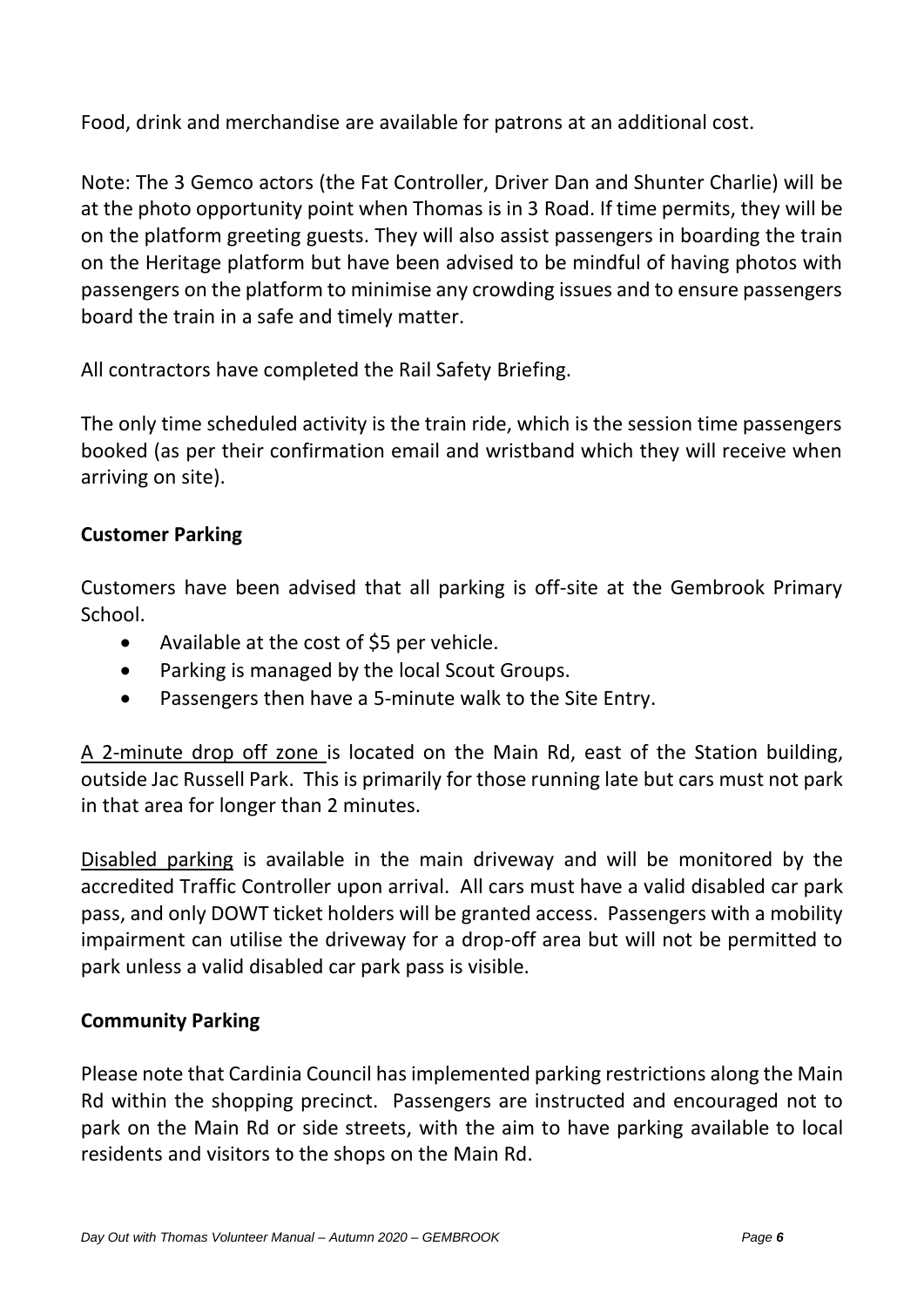Please note that along Main Rd, Gembrook a Traffic Management Plan will be implemented, including a reduced speed zone (40km), signage and bollards to control traffic management.

## <span id="page-6-0"></span>**Passenger Arrival and Site Entry**

The site entry for all passengers has been identified as the secondary driveway between the pit and the Gembrook Town Station building. Upon site entry, all passengers will have their ticket confirmation checked and in return will receive a colour coded wristband:

- 10am **Blue** wristband
- 11:20am **Red** wristband
- 12:40pm **Yellow** wristband

## <span id="page-6-1"></span>**Closed Site to non-DOWT passengers**

Please note that the entire site is a ticketed area and visitors to the Railway without tickets will not be allowed entry onto the site between the hours of 7am – 5pm, including the Gembrook Town Station. This is to ensure only paid passengers are utilising the activities, including the train ride.

Conductors and Activity Supervisors will be asked to look out for wristbands throughout the day to ensure only paid patrons are on the event site.

## **Train Ride Information**

Each train has a maximum capacity of approximately 400 passengers.

Passengers are advised to be:

- **Onsite 45 minutes before** their booked train ride
- On the platform 20 minutes before the train departure time

Upon entry, if passengers are late and have missed their trains, there is **NO GUARANTEE** we can fit them on a train ride on the next shuttle. Any late passengers' must report to the Information Area (#2).

Passengers will be advised to head to the Heritage Platform and speak to the Station Master 15 minutes before the next departure. The Station Master will decide whether passengers' can be accommodated.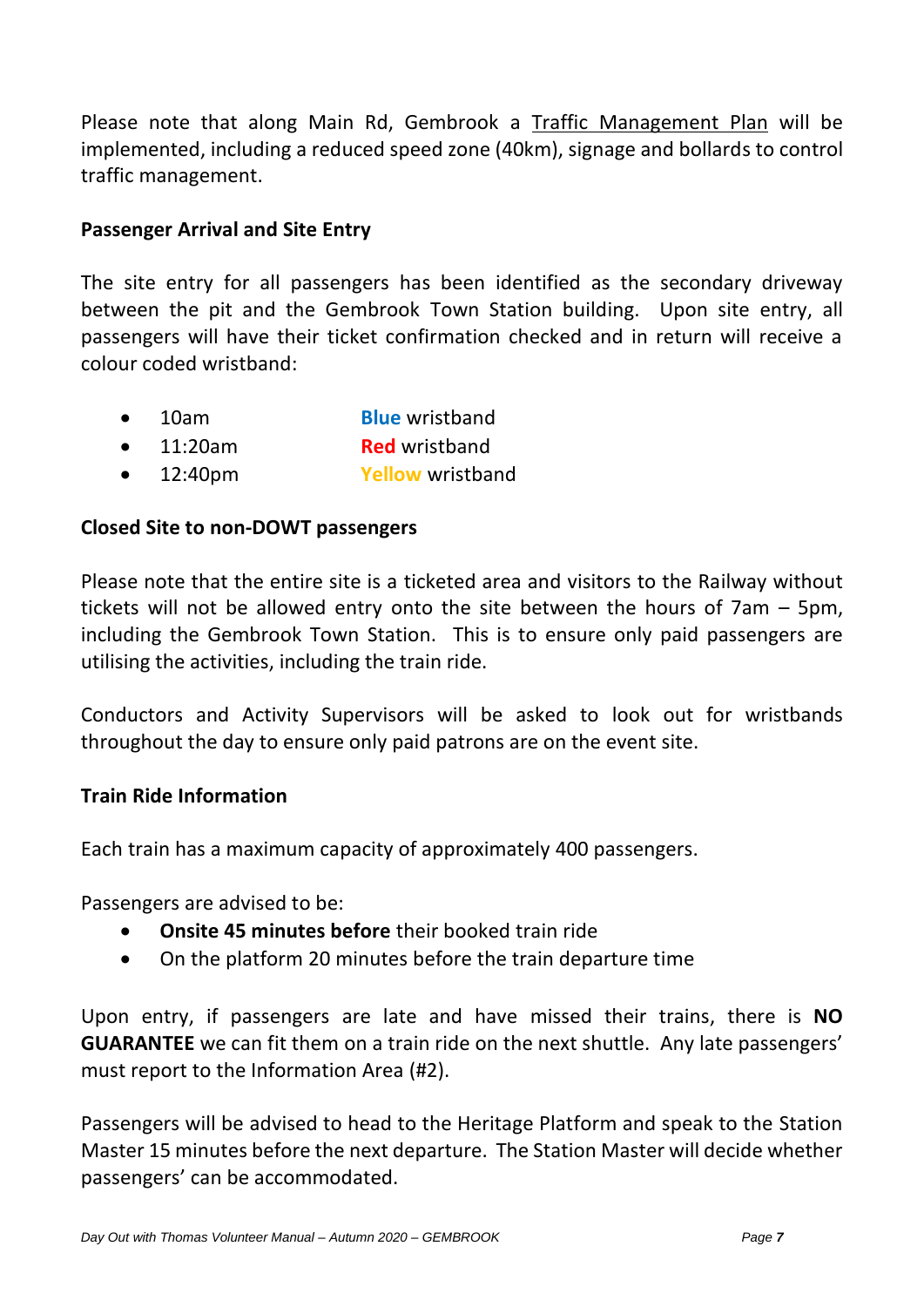If the trains have been sold to full capacity, we cannot necessarily accommodate any passengers who have missed their scheduled train time. We will do our best, but nothing should be guaranteed.

We ask all conductors and other volunteers on the platform to ensure passengers bags are under seats and passengers are politely asked (not told) to move up and fill any gaps to ensure all customers are seated throughout the train journey.

#### <span id="page-7-0"></span>**Junior Engineer Certificates**

All children and toddler passengers can collect a personalised Junior Engineer Certificate and a token Edmondson ticket before leaving the site. The new location is within the town station building, as shown on the location map with a red star.

#### **Retail and Exit**

A range of Thomas and Puffing Billy merchandise, along with drinks and ice creams is available in the town station building. Please encourage all passengers to visit the retail shop throughout the day. Exiting the site is via the town station building ONLY and is not to be permitted via the entry gate or main driveway.

Please encourage passengers to visit other Gembrook businesses and J.A.C. Russell Park throughout the day. Passengers can re-enter the site via the Site Entry and show their wristband.

#### <span id="page-7-1"></span>**VOLUNTEERS**

#### <span id="page-7-2"></span>**Information Area / Volunteer Support**

The Information Area is in a 3m x 3m portable building (ticket booth) next to the Pit on the Gembrook Town Station side. (#2) This will be attended by 2 volunteers and will be the central point of all queries.

Any lost children should be directed to this point at all times.

If a passenger is requesting a refund or has further comments, please direct them to the Information Area where their request will be registered and passed onto the Event Supervisor.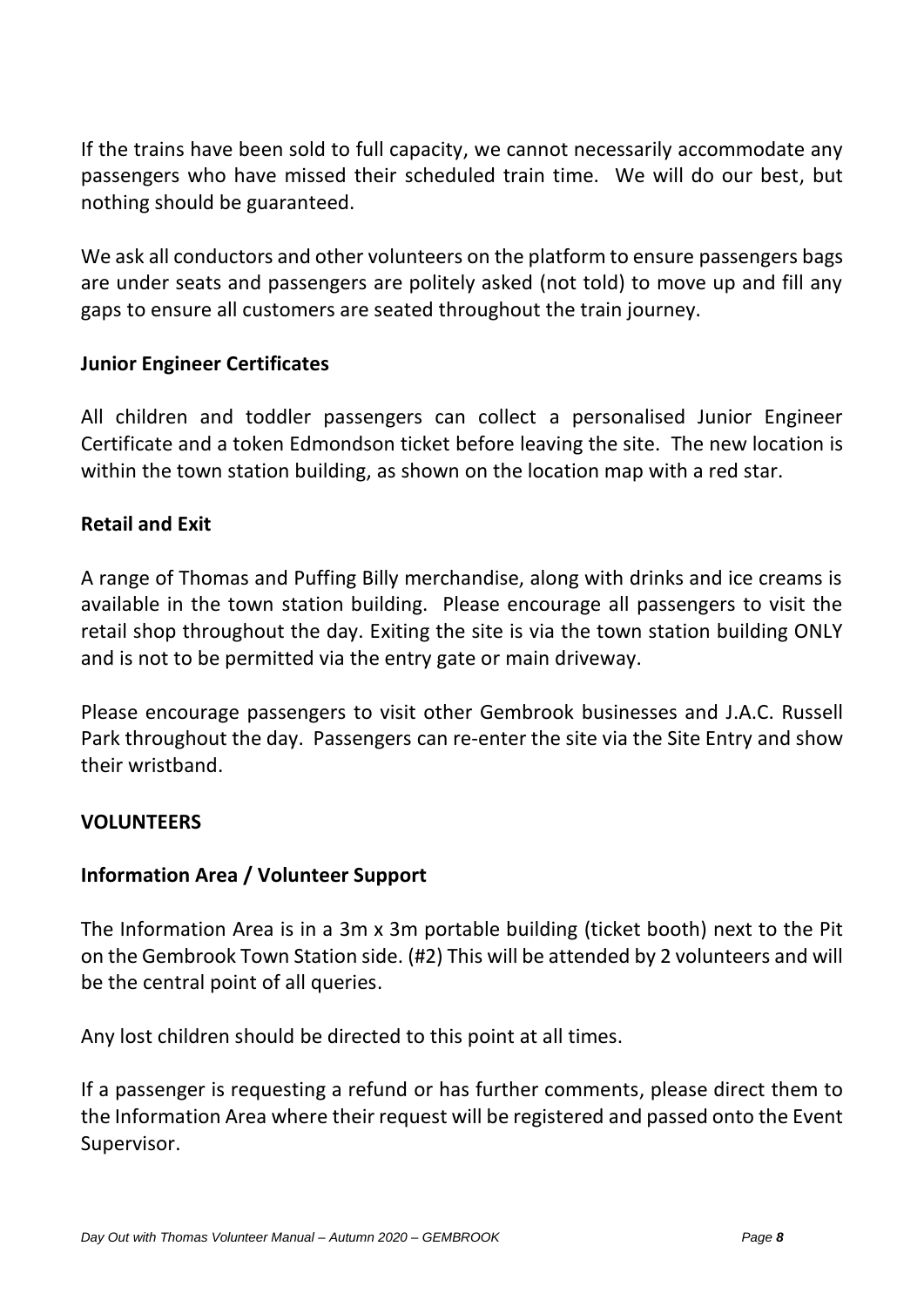**Please DO NOT promise a refund under any circumstances**, as any refund request or complaint needs to be responded to by the Event Supervisor.

This area will also be used to support volunteers:

- Volunteer Sign In and Sign Out area
- Volunteer sunscreen, vests, ponchos etc

#### <span id="page-8-0"></span>**Staffing and Character Guidelines**

We encourage all volunteers to be familiar with the *Thomas* brand. Volunteers are to be proactive, providing a positive experience to event patrons, including giving directions, accurate information and offering assistance when required.

Please ensure you make yourself familiar with the site and be in a position to answer questions such as:

- What's happening today, when and where?
- Where are the toilets?
- I've lost my child can you help me?
- Can I take my pusher/stroller/pram on the train?
- Where do I pick up my child's certificate?

All volunteers have a role to play, and we ask you to be as friendly and informative to all passengers.

All volunteers must be alert to all patrons, especially children, if near moving trains.

All train movements in Gembrook yard must be limited to walking pace and please assist with crowd control whenever you are standing close to a moving train.

#### <span id="page-8-1"></span>**Uniform – what to wear**

It is important that all our volunteers are dressed appropriately for their role at DOWT. Specific uniforms will be required for specific roles including: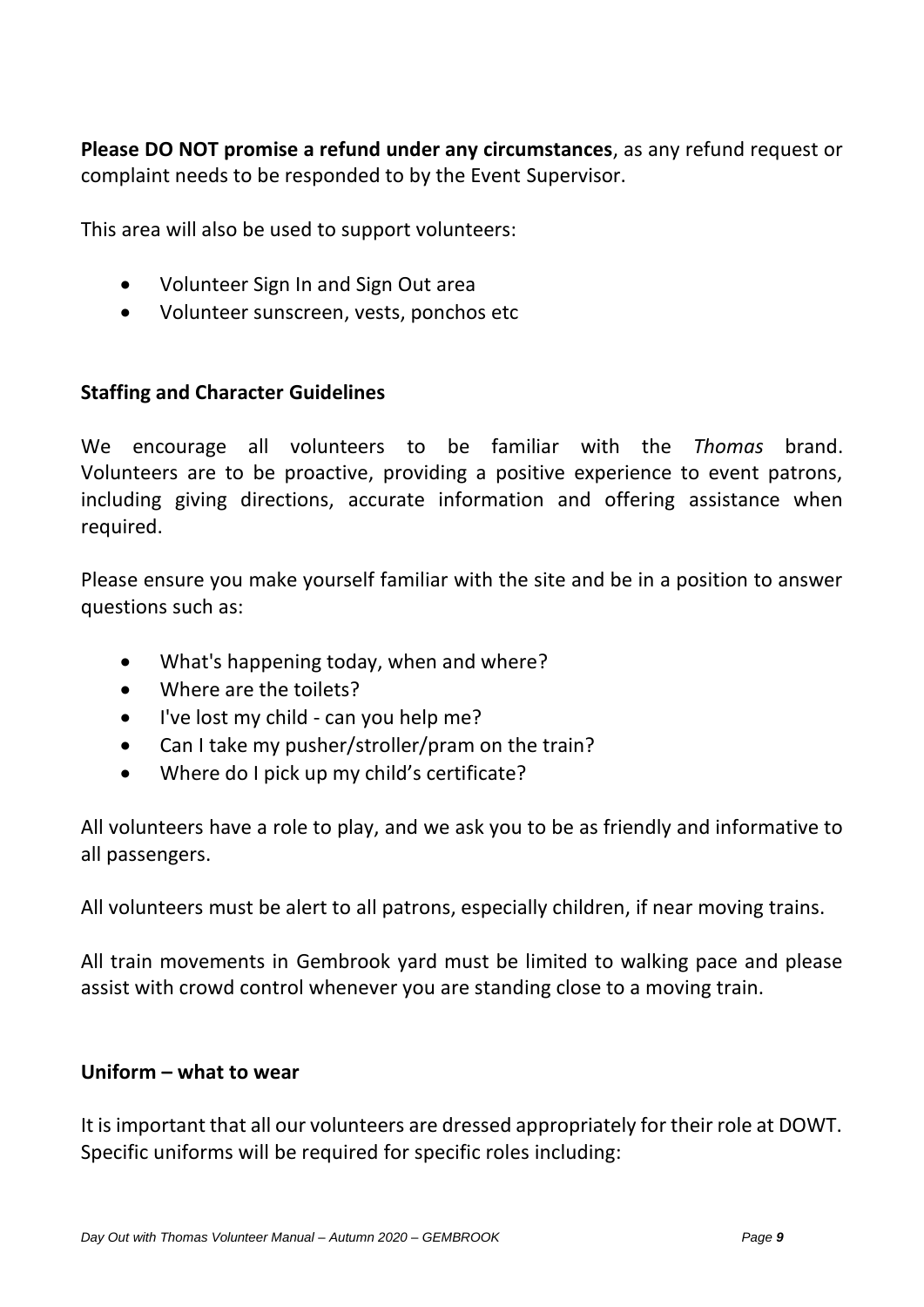- **Station Staff** to wear PBR Heritage Uniform i.e. Station Masters, Signalmen, Conductors;
- **Drivers and Fireman** to wear standard safety overalls and boots; and
- **PBR volunteers** to wear
	- o Dark, comfortable pants,
	- o Comfortable closed-toe shoes (preferably dark), and
	- o Appropriate weather shirts/jackets.
	- o Hats also essential in warmer weather.
- PBR volunteers (except Station Staff, Drivers and Firemen) will be issued with a high-vis vest which can be placed over the top of their clothing. Please dress for the occasion regarding hot/cold/wet weather.

All volunteers are asked to wear their Puffing Billy name tags for easier identification for our customers. Lanyards with your name (as per the roster) & DOWT branding will be available on the day.

#### <span id="page-9-0"></span>**Volunteer Briefing**

All volunteers are to assemble at **8:30am** at the Information Area (#2) to sign in and be present for a (5-10 min) briefing session and site inspection. Coffee vouchers and hi-vis vests will be distributed at sign in. An egg and bacon roll will be available at the BBQ from approximately 8:40am.

Sign out for all volunteers is required at the Information Area at the end of your shift.

Position descriptions for the following roles can be found on the volunteer webpage: <https://puffingbilly.com.au/events/dowt/volunteer-manuals/> or by emailing [events@pbr.org.au](mailto:events@pbr.org.au)

- Ticket / Information Attendants
- Certificate Attendants
- Photo Attendant
- Crossing Supervisor
- Station Master
- Conductor / Passenger Safety Supervisor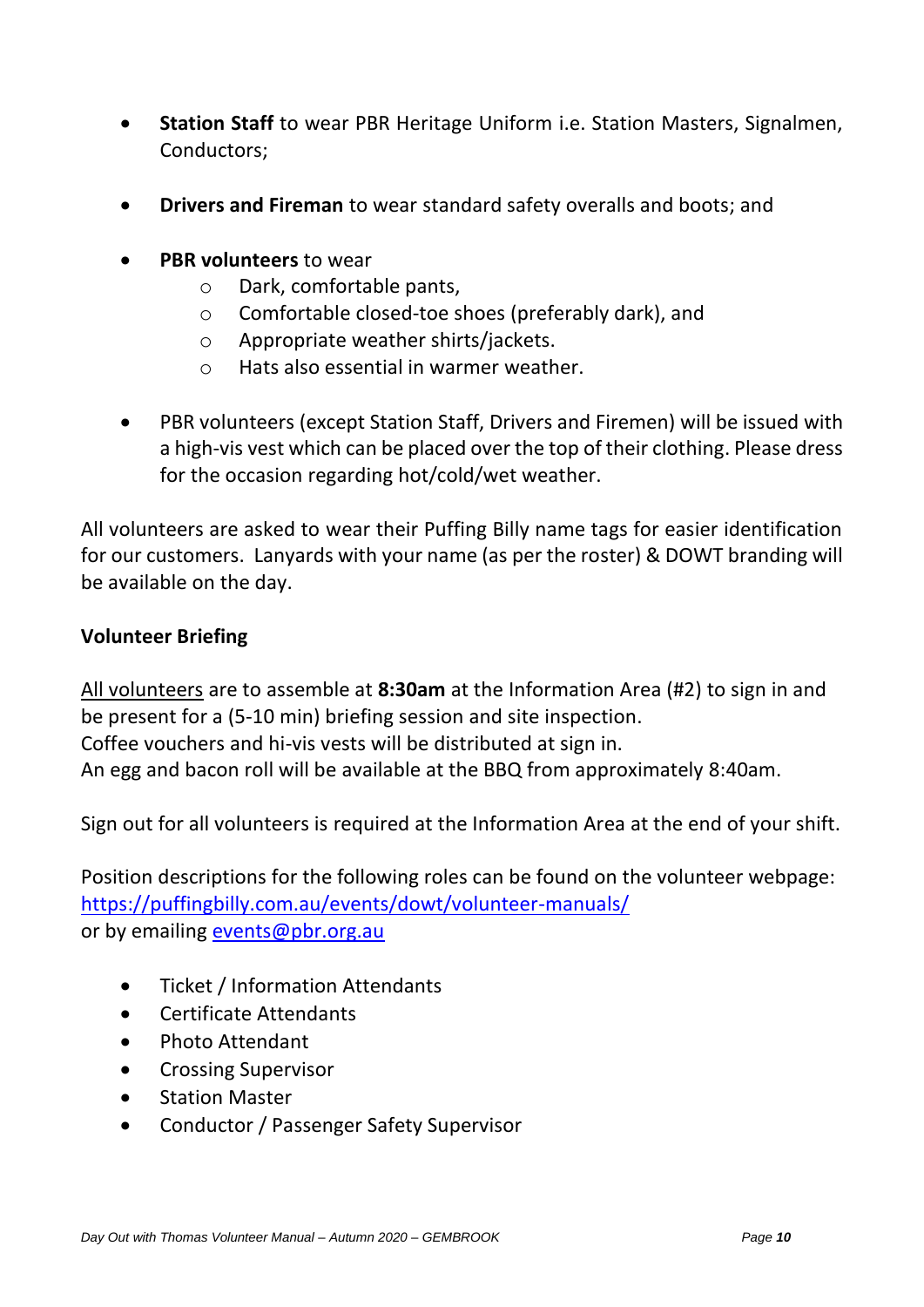The Crew Room inside the Station Building is available for storage of bags and personal belongings. Please minimise bringing personal belongings and valuables onsite site as the Crew Room won't be locked.

## <span id="page-10-0"></span>**Volunteer Parking**

Volunteer parking **is available** next to Jac Russell Park (via Station St) and behind the Heritage platform (via Innes Rd).

## **Additionally, excess parking for volunteers is available in the old Pub site opposite the Station Building**

Please note that both areas are not sealed and have some uneven surfaces so please be mindful of your footing when walking across to the site entry point and how you park (eg: don't leave massive gaps).

Please refer to the location maps online. <https://puffingbilly.com.au/events/dowt/volunteer-manuals/>

#### **Volunteer Food and Drink**

All volunteers are entitled to complimentary food and drink when rostered on.

Each volunteer will receive a food voucher for the food caterer, Big Little Kitchen. For those who would still like a sausage, please ensure you have your name badge or lanyard identifying yourself as a PBR volunteer.

Bottled water and soft drink will be available for volunteers from the fridge within the Crew Room and also the Safe Working room on the Heritage Platform. Please limit your soft drink to one (1) bottle per day.

A coffee cart will be on site, and all volunteers are entitled to one free coffee (with a voucher.) Free tea / instant coffee is available from the Gembrook Town Station.

**When obtaining either food or coffee, please queue with other paying customers and try and time your visit when it's a "quieter" period for the traders.**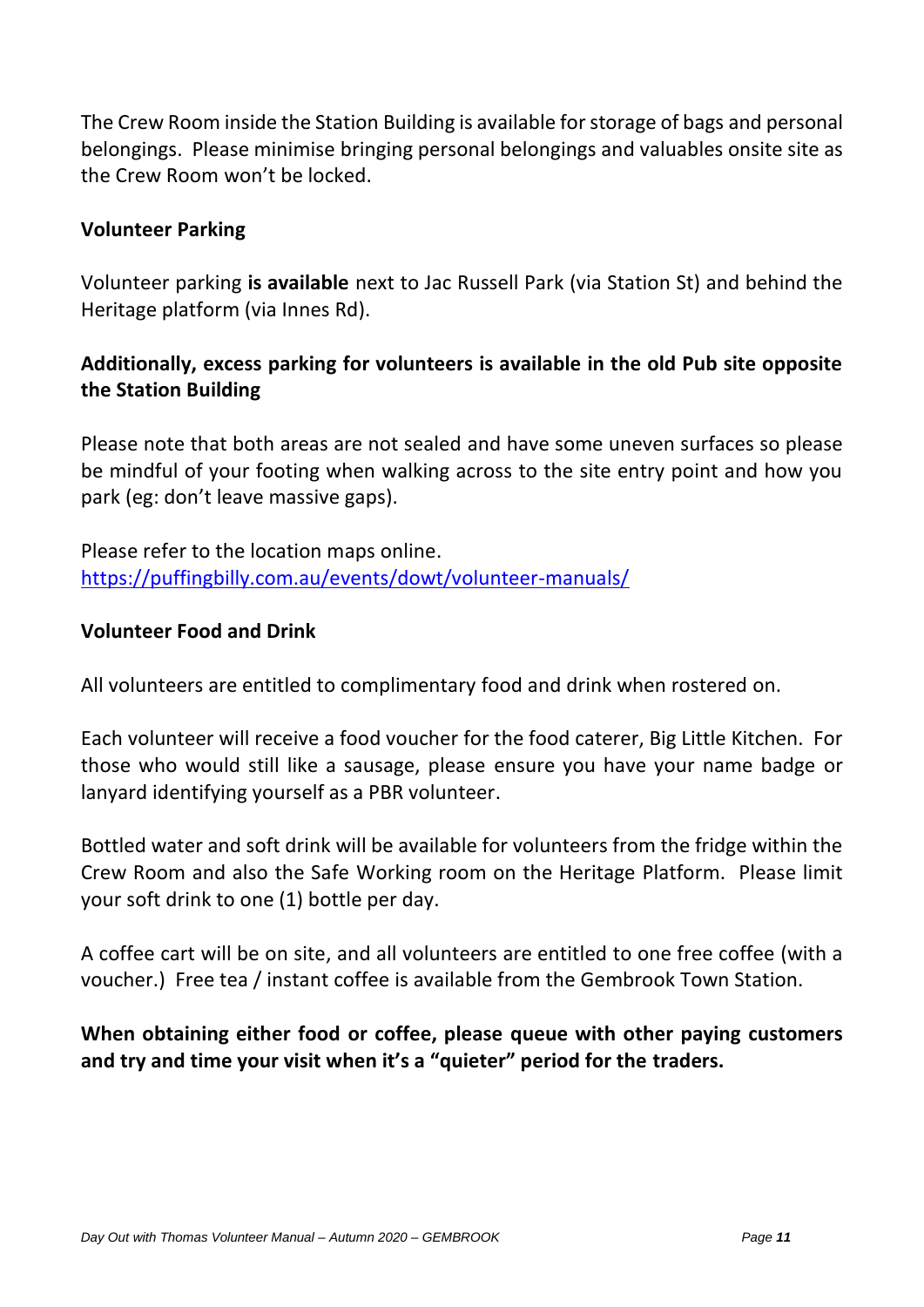## <span id="page-11-0"></span>**Smoking on site**

Please note that all volunteers are not to smoke within public view. Please ensure you go 'back of house' and completely out of the view of passengers.

#### <span id="page-11-1"></span>**First Aid**

St John Ambulance Victoria will be onsite to manage all first aid enquiries and incidents. It is important that first aid treatment is administered by the St John Ambulance officers.

A first aid vehicle and first aid officers will be located on site (#3).

## <span id="page-11-2"></span>**OPERATIONS AND COMMUNICATION**

The employed Special Events Manager and/or Event Coordinator *are the Event Supervisor/s* at DOWT.

The Event Supervisor is responsible for overall command and control of all activities in the Gembrook Railway Yard, in consultation with the Gembrook Station Master and Head Signalmen.

The Railway Duty Manager is based at Belgrave as normal and contactable on internal ext. 721 or the PBR radio if the Events Supervisor or Gembrook SM is unavailable.

Communications include:

- PBR auto phone systems (including speed-dial for certain mobile phones); and
- PBR radio system, principally for Train Operations.

#### <span id="page-11-3"></span>**Crowd Management**

With an anticipated 1000 1200 passengers per day at DOWT, at times the site can be extremely busy, and crowd management/people movement is crucial to ensure the safety of all passengers and volunteers. We estimate that approximately 800 passengers will be on-site at any one time.

To assist with people movement, it is important all volunteers are aware of their surroundings, especially at the following locations: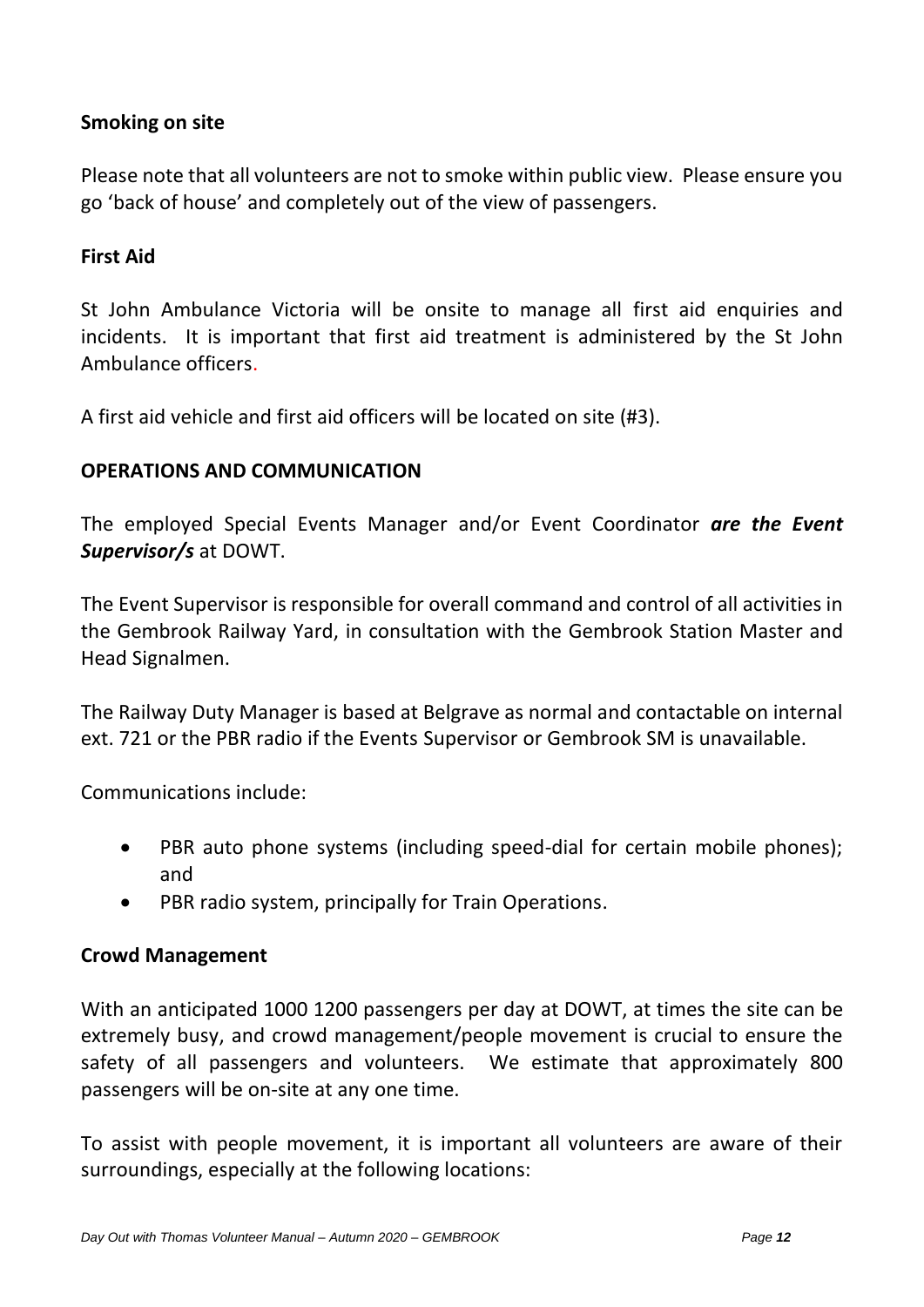- Both crossings leading onto the Heritage Platform;
- Pedestrian Crossing (#13) leading from the driveway onto the Food Court "island";
- Within the Imagination Station (#6); and
- Food & Beverage marquee (#14).

Queuing of people over the site at different attractions will vary throughout the day but it is important we ensure those queues flow smoothly. It is crucial that any queues do not block access for other passengers to move easily around the site.

## <span id="page-12-0"></span>**Daily Operational Timetable**

The daily operational timetable has been designed to identify all train operations and train movements within Gembrook Yard and specifically in the Heritage Platform area.

The main purpose of this document is to ensure everyone on site; from the Event Supervisor/s to Drivers to Signalmen to Rail Crossing Attendants to Crowd Controllers all understand the timing and movement of trains to ensure the safety of all passengers and volunteers.

Please note the only proposed train movement into Gembrook Town Station platform is after the second shuttle returns to the Gembrook yard. This is for Thomas to be reoiled and for Percy to take water. At the end of the day, both steam locomotives will stable in the Heritage Platform opposite the Safe Working Room.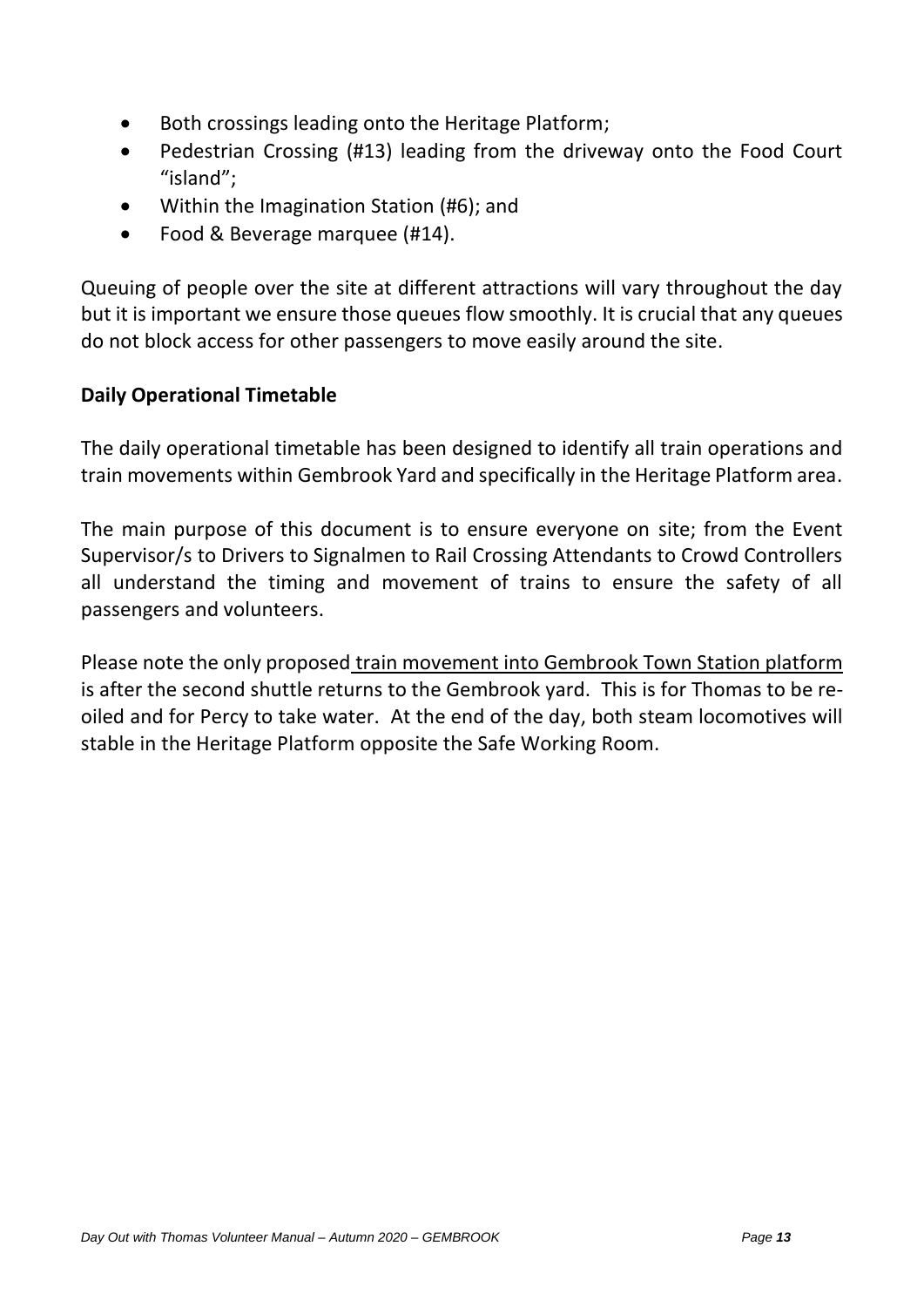## <span id="page-13-0"></span>**Locomotive Supplies**

In shed near Pit

- Bulk bearing oil
- Bulk cylinder oil
- Rags

In Safe Working room on Heritage Platform

- Light-up firewood
- Rags
- Kerosene
- Diesel
- Boiler Treatment

## <span id="page-13-1"></span>**Radios**

All operational radios will be delivered and stored in the Safe Working Room on the Gembrook Heritage Platform at the start of the DOWT season and kept there for the whole season. Please ensure the radios are locked in the supplied radio cabinets and correctly put on charge.

#### <span id="page-13-2"></span>**FRIDAYS**

| 17:30 | Transfer Train for Thomas consist and Locos from Belgrave to Gembrook<br>(Steam Locos are to be Funnel Down)               |
|-------|----------------------------------------------------------------------------------------------------------------------------|
|       | Fire Patrol to follow Steam Locomotive Light Engines (if req.)                                                             |
|       | DH and consist authorised to run without fire patrol                                                                       |
|       | DH to transfer Lakeside to Gembrook Ticket box (if fire patrols running)<br><b>Fielder TR Book is at Gembrook</b>          |
| 20:00 | Stable Thomas Shuttles Consist in 2-Road                                                                                   |
|       | DH Loco to up end of consist; Steam Engines to ER before stabling directly<br>outside the Gembrook SW Room.                |
|       | 1711 Driver is to ensure the Down Home Signal is placed to STOP to protect<br>occupied 1-Road.                             |
|       | Train Staffs to be road transferred back to originating stations (i.e. Lakeside,<br>Menzies Creek & Belgrave) if necessary |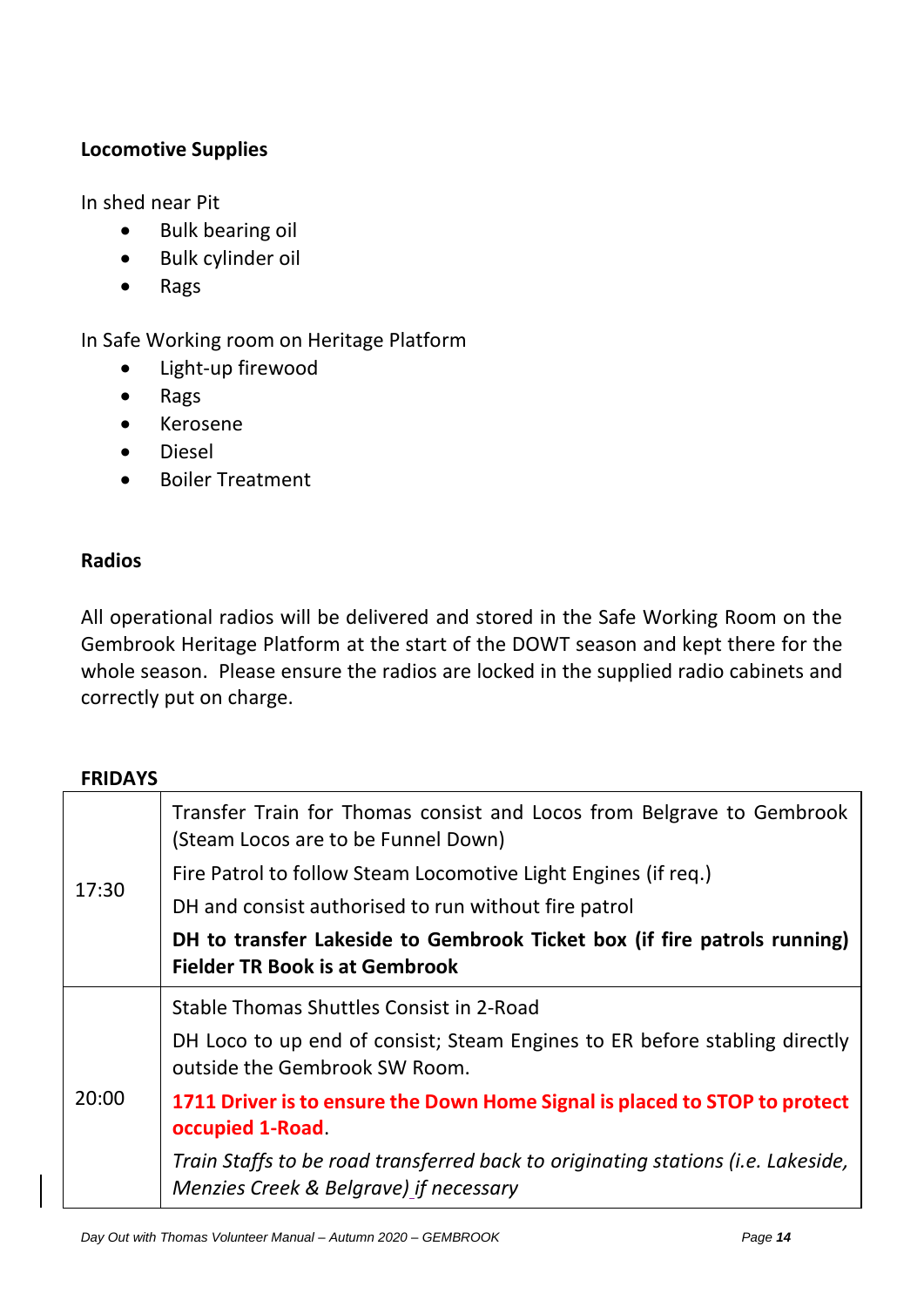## <span id="page-14-0"></span>**SATURDAYS**

| 06:00 | Thomas Steam Firemen to sign on at Gembrook and light engines                                                                                                                              |
|-------|--------------------------------------------------------------------------------------------------------------------------------------------------------------------------------------------|
| 07:30 | Thomas Steam Drivers to sign on at Gembrook and prepare engine (obtain<br>hand held radio for communication) from Gembrook Safe Working office.                                            |
| 08:00 | DH Driver and Fireman to sign on at Gembrook and prepare engine and carry<br>out train examination                                                                                         |
|       | 1st and 2 <sup>nd</sup> Signalmen Gembrook to sign on, collect radios and prepare yard<br>and admit Track Patrol (using the calling on signal if 1-road is occupied)                       |
|       | Track Patrol arrives and completes patrol duties, collects Up Authority from<br>Signalman                                                                                                  |
|       | Fire Patrol Driver and Assistant sign on, collect radio and prepare                                                                                                                        |
| 08:15 | Track Patrol departs for Belgrave on Gembrook to Lakeside Ticket<br>Signalmen to coordinate docking of consist in heritage platform                                                        |
| 08:55 | IMPORTANT - Thomas travels to 3-Road and stops at photo opportunity<br>point before 9AM (just inside down end scotch block)                                                                |
|       | Percy travels to 2-Road and stops at photo opportunity point next to<br><b>Thomas</b>                                                                                                      |
| 09.40 | 1 <sup>st</sup> Thomas Shuttle (blue wristbands) passengers board                                                                                                                          |
| 09.45 | Percy travels up and down 2-road before shunting into 1-Road and couples<br>up to consist                                                                                                  |
| 09:53 | Thomas to travel up and down 2-Road (to allow passengers to view Thomas)<br>and then to 1-Road to couple to down end of consist.                                                           |
|       | NOTE: Please ensure Thomas is not coupled to consist until 2 minutes prior<br>to departure. This will prevent passengers standing on the main line to take<br>pictures in front of Thomas. |
| 10:00 | 1st Thomas Shuttle departs Gembrook towards Fielder on Gembrook to<br>Lakeside Ticket (SW authority to be carried by Thomas Loco)                                                          |
|       | 2 <sup>nd</sup> Signalman with Lakeside to Gembrook Ticket Box is to travel on the train<br>to facilitate issuing of down ticket for return journey.                                       |
|       | (limited to maximum speed of 10MPH)                                                                                                                                                        |
| 10:05 | Fire Patrol following 1st Thomas Shuttle departs Gembrook towards Fielder<br>on Gembrook to Lakeside Staff                                                                                 |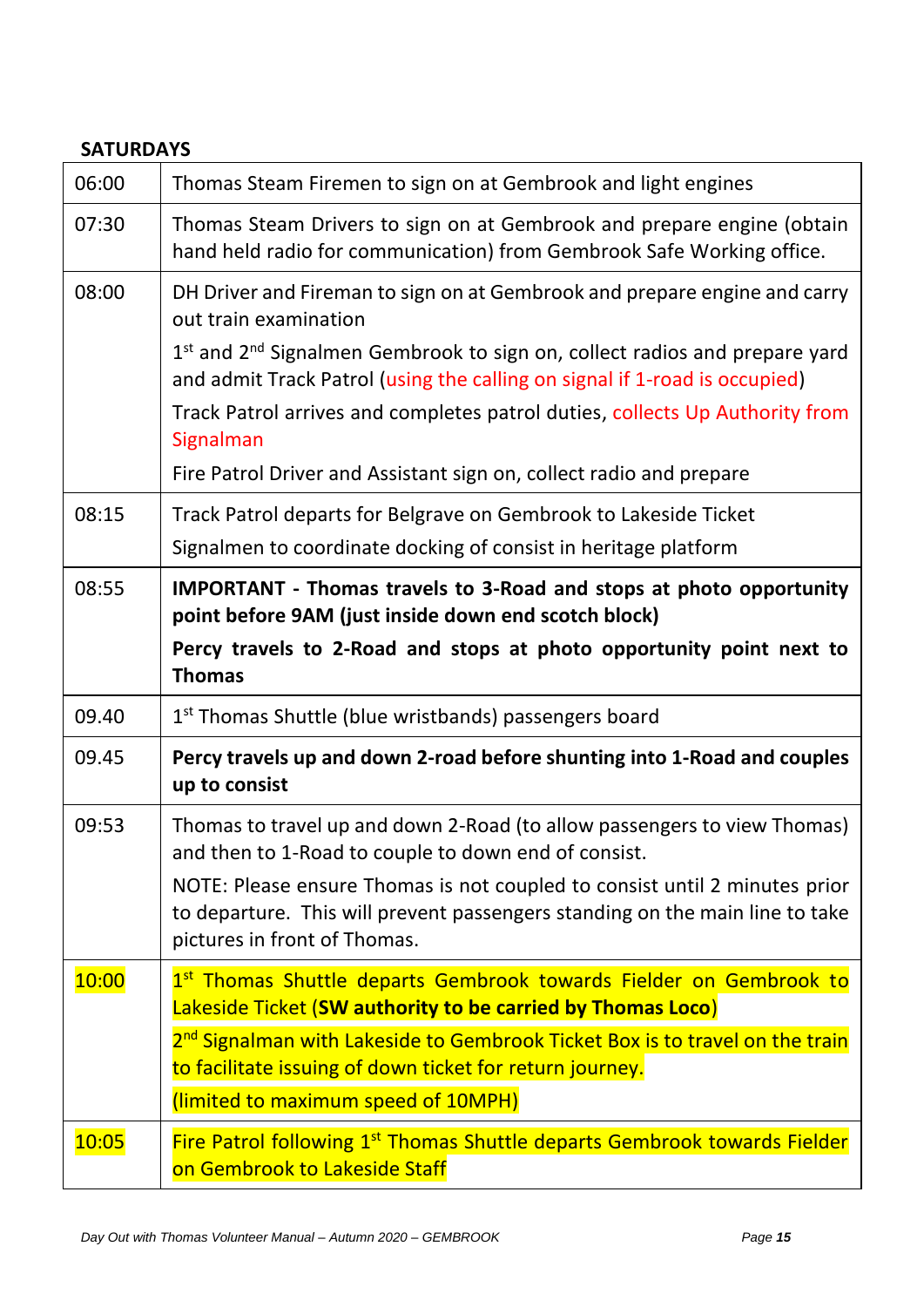| 10:15 | 1 <sup>st</sup> Thomas Shuttle arrives Fielder Station (train to stop on up side of Doonaha<br>Rd PCR)                                                                                                                                                                                                                                                                         |
|-------|--------------------------------------------------------------------------------------------------------------------------------------------------------------------------------------------------------------------------------------------------------------------------------------------------------------------------------------------------------------------------------|
| 10:20 | Fire Patrol following 1 <sup>st</sup> Thomas Shuttle arrives Fielder Station<br>Immediately surrender Gembrook to Lakeside Staff to 2 <sup>nd</sup> Signalman to<br>enable issuing of Down Ticket to Thomas crew for Shuttle return (crew to<br>confirm details of SW authority with other crews by radio)<br>Gator to off-track at Doonaha Rd while SW authority being issued |
| 10:21 | 1st Thomas Shuttle departs Fielder towards Gembrook on Lakeside to<br><b>Gembrook Ticket</b>                                                                                                                                                                                                                                                                                   |
| 10:26 | Fire Patrol following 1st Thomas Shuttle departs Fielder towards Gembrook<br>on Lakeside to Gembrook Staff                                                                                                                                                                                                                                                                     |
| 10:36 | 1 <sup>st</sup> Thomas Shuttle arrives Gembrook<br>Thomas cuts off from consist and travels to 3-Road and stops at photo<br>opportunity point (just inside down end scotch block)<br>Percy travels to 2-Road and stops at photo opportunity point next to Thomas                                                                                                               |
| 10:41 | Fire Patrol following $1st$ Thomas Shuttle arrives Gembrook – off-track at up<br>end of Heritage Platform                                                                                                                                                                                                                                                                      |
| 11:00 | 2 <sup>nd</sup> Thomas Shuttle (red wristbands) passengers board                                                                                                                                                                                                                                                                                                               |
| 11:05 | Percy travels up and down 2-road before shunting into 1-Road and couples<br>up to consist                                                                                                                                                                                                                                                                                      |
| 11:13 | Thomas to travel up and down 2-Road (to allow passengers to view Thomas)<br>and then to 1-Road to couple to down end of consist.<br>NOTE: Please ensure Thomas is not coupled to consist until 2 minutes prior                                                                                                                                                                 |
|       | to departure. This will prevent passengers standing on the main line to take<br>pictures in front of Thomas.                                                                                                                                                                                                                                                                   |
| 11:20 | 2 <sup>nd</sup> Thomas Shuttle departs Gembrook towards Fielder on Gembrook to<br>Lakeside Ticket<br>2 <sup>nd</sup> Signalman with Lakeside to Gembrook Ticket Box is to travel on the train                                                                                                                                                                                  |
|       | to facilitate issuing of down ticket for return journey.<br>(limited to maximum speed of 10MPH)                                                                                                                                                                                                                                                                                |
| 11:25 | Fire Patrol following 2 <sup>nd</sup> Thomas Shuttle departs Gembrook towards Fielder                                                                                                                                                                                                                                                                                          |
|       | on Gembrook to Lakeside Staff                                                                                                                                                                                                                                                                                                                                                  |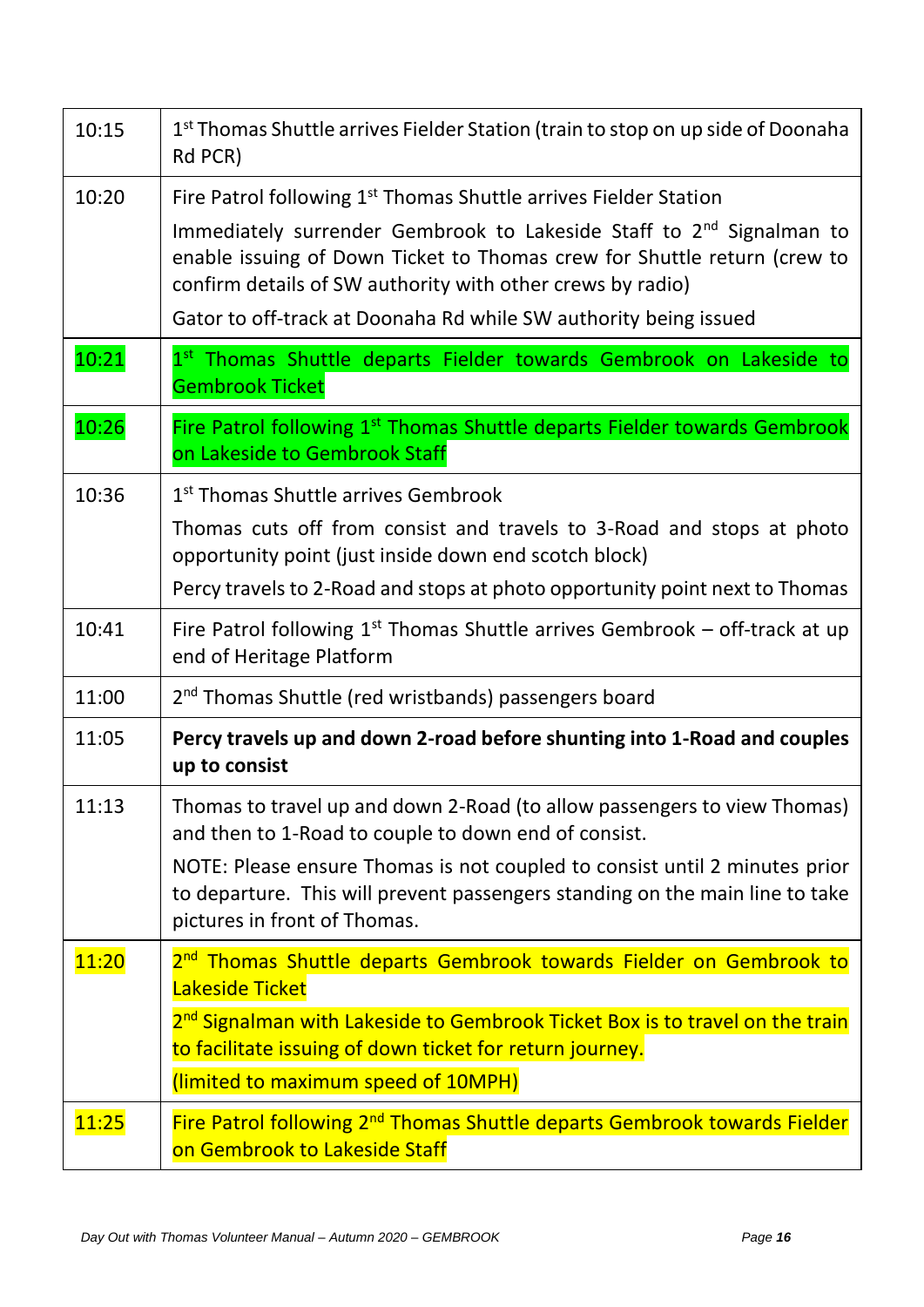| 11.35 | 2 <sup>nd</sup> Thomas Shuttle arrives Fielder Station (train to stop on up side of<br>Doonaha Rd PCR)                                                                                                                                                                                                                                                                         |
|-------|--------------------------------------------------------------------------------------------------------------------------------------------------------------------------------------------------------------------------------------------------------------------------------------------------------------------------------------------------------------------------------|
| 11:40 | Fire Patrol following 2 <sup>nd</sup> Thomas Shuttle arrives Fielder Station<br>Immediately surrender Lakeside to Gembrook Staff to 2 <sup>nd</sup> Signalman to<br>enable issuing of Down Ticket to Thomas crew for Shuttle return (crew to<br>confirm details of SW authority with other crews by radio)<br>Gator to off-track at Doonaha Rd while SW authority being issued |
| 11:41 | 2 <sup>nd</sup> Thomas Shuttle departs Fielder towards Gembrook on Lakeside to<br><b>Gembrook Ticket</b>                                                                                                                                                                                                                                                                       |
| 11:46 | Fire Patrol following 2 <sup>nd</sup> Thomas Shuttle departs Fielder towards Gembrook<br>on Lakeside to Gembrook Staff                                                                                                                                                                                                                                                         |
| 11:56 | 2 <sup>nd</sup> Thomas Shuttle arrives Gembrook                                                                                                                                                                                                                                                                                                                                |
|       | If required, Thomas and Percy cut off from consist and travel to locomotive<br>servicing pit to complete ER then                                                                                                                                                                                                                                                               |
|       | Thomas travels to 3-Road and stops at photo opportunity point (just inside<br>down end scotch block)                                                                                                                                                                                                                                                                           |
|       | Percy travels to 2-Road and stops at photo opportunity point next to Thomas                                                                                                                                                                                                                                                                                                    |
| 12:01 | Fire Patrol following 2 <sup>nd</sup> Thomas Shuttle arrives Gembrook - off-track at up<br>end of Heritage Platform                                                                                                                                                                                                                                                            |
| 12:20 | 3 <sup>nd</sup> Thomas Shuttle (yellow wristbands) passengers board                                                                                                                                                                                                                                                                                                            |
| 12:25 | NEW - Percy travels up and down 2-road before shunting into 1-Road and<br>couples up to consist                                                                                                                                                                                                                                                                                |
| 12:33 | Thomas to travel up and down 2-Road (to allow passengers to view Thomas)<br>and then to 1-Road to couple to down end of consist.                                                                                                                                                                                                                                               |
|       | NOTE: Please ensure Thomas is not coupled to consist until 2 minutes prior<br>to departure. This will prevent passengers standing on the main line to take<br>pictures in front of Thomas.                                                                                                                                                                                     |
| 12:40 | 3rd Thomas Shuttle departs Gembrook towards Fielder on Gembrook to<br>Lakeside Ticket                                                                                                                                                                                                                                                                                          |
|       | 2 <sup>nd</sup> Signalman with Lakeside to Gembrook Ticket Box is to travel on the train<br>to facilitate issuing of down ticket for return journey.                                                                                                                                                                                                                           |
|       | (limited to maximum speed of 10MPH)                                                                                                                                                                                                                                                                                                                                            |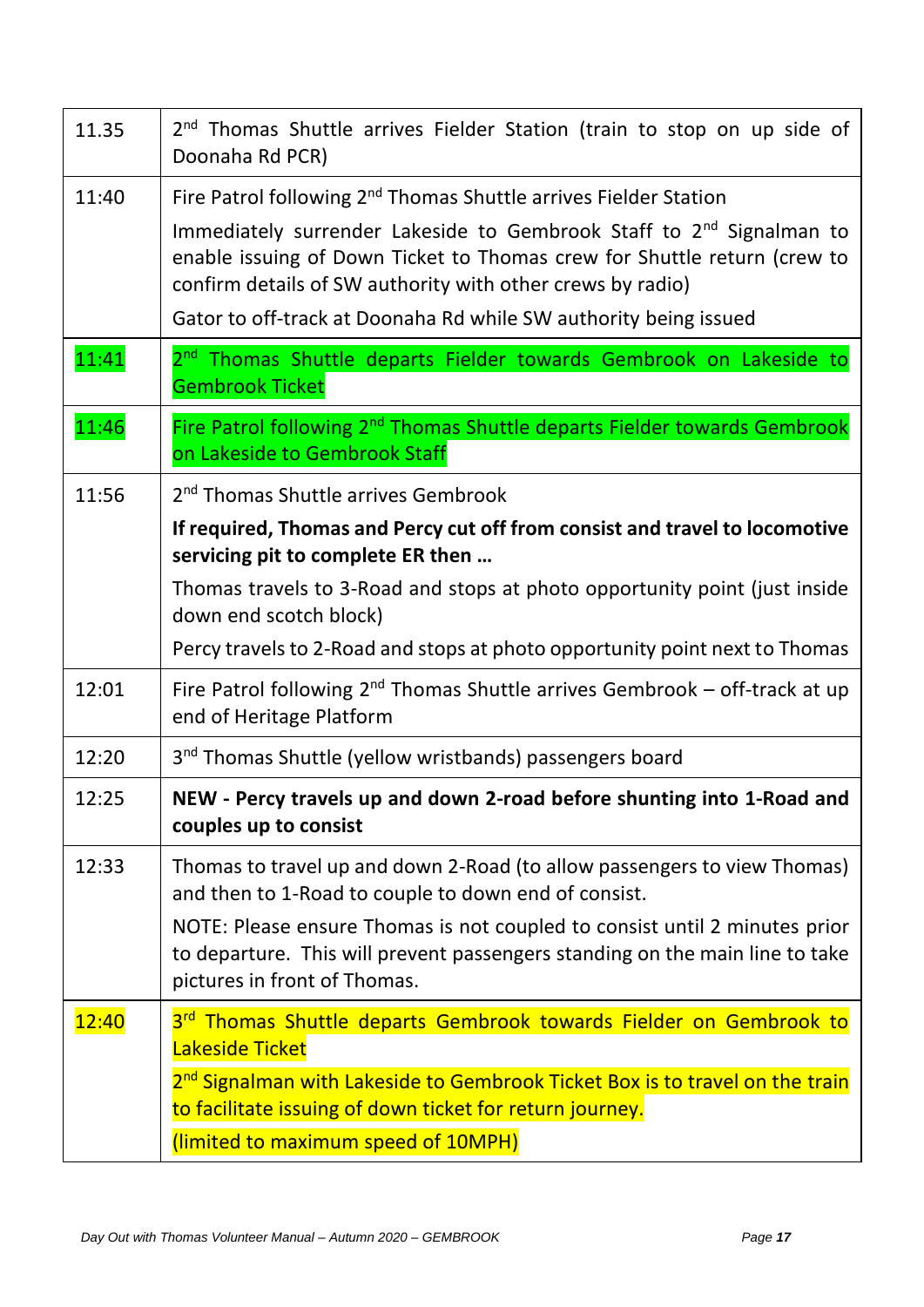| 12:45 | Fire Patrol following 3rd Thomas Shuttle departs Gembrook towards Fielder<br>on Gembrook to Lakeside Staff                                                                                                                 |
|-------|----------------------------------------------------------------------------------------------------------------------------------------------------------------------------------------------------------------------------|
| 12.55 | 3rd Thomas Shuttle arrives Fielder Station (train to stop on up side of<br>Doonaha Rd PCR)                                                                                                                                 |
| 13:00 | Fire Patrol following 3rd Thomas Shuttle arrives Fielder Station                                                                                                                                                           |
|       | Immediately surrender Lakeside to Gembrook Staff to 2 <sup>nd</sup> Signalman to<br>enable issuing of Down Ticket to Thomas crew for Shuttle return (crew to<br>confirm details of SW authority with other crews by radio) |
|       | Gator to off-track at Doonaha Rd while SW authority being issued                                                                                                                                                           |
| 13:01 | 3rd Thomas Shuttle departs Fielder towards Gembrook on Lakeside to<br><b>Gembrook Ticket</b>                                                                                                                               |
| 13:06 | Fire Patrol following 3rd Thomas Shuttle departs Fielder towards Gembrook<br>on Lakeside to Gembrook Staff                                                                                                                 |
| 13:16 | 3rd Thomas Shuttle arrives Gembrook                                                                                                                                                                                        |
|       | Thomas cuts off from consist and travels to 3-Road and stops at photo<br>opportunity point (just inside down end scotch block)                                                                                             |
|       | Percy travels to 2-Road and stops at photo opportunity point next to Thomas                                                                                                                                                |
| 13:21 | Fire Patrol following 3rd Thomas Shuttle arrives Gembrook - off-track at up<br>end of Heritage Platform and park under the Pram Bay Marquee on the<br>Heritage Platform. Please place key within SW room next to telephone |
| 13.30 | Thomas and Percy travel along 2-Road to UP end of Heritage Platform to re-<br>coal in readiness for next day                                                                                                               |
| 14:00 | <b>Thomas Site Closes</b>                                                                                                                                                                                                  |
| 14:00 | DH to shunt consist to No.2 Road and stable                                                                                                                                                                                |
|       | Thomas and Percy travel to pit, ER and then stable directly outside the<br>Gembrook SW room. Down Home Signal is to be placed to STOP.                                                                                     |
| 14:30 | 1st and 2 <sup>nd</sup> Signalmen Gembrook to ensure all signals, locking bars and scotch<br>blocks are set correctly, then sign off and transfer Lakeside to Gembrook<br>Staff to Lakeside.                               |
|       | Signalman 1 is to ensure the Down Home Signal is placed to STOP to protect<br>occupied 1-Road                                                                                                                              |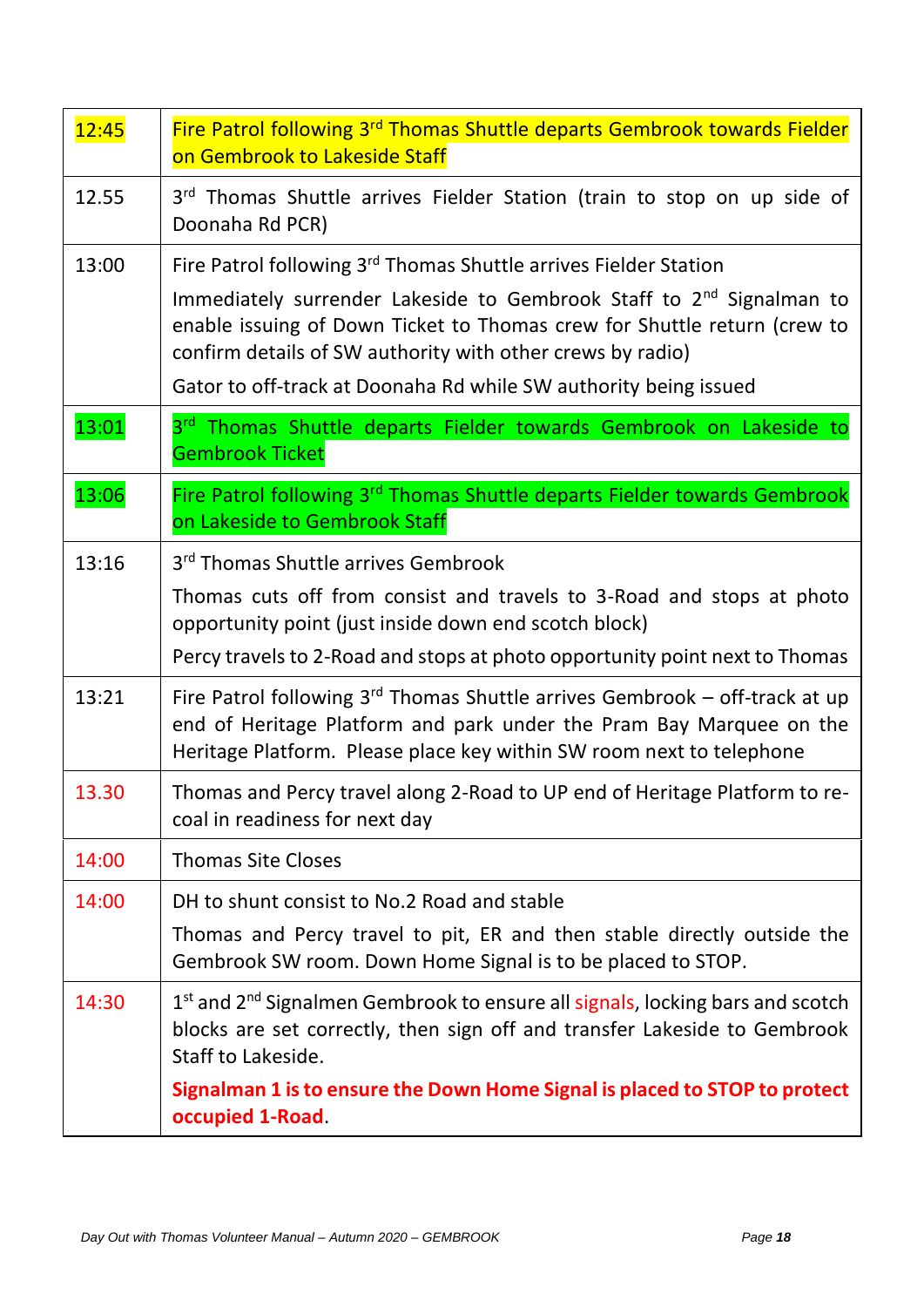<span id="page-18-0"></span>

| <b>SUNDAYS</b> |                                                                                                                                                                                                                                                                                                                                                            |  |
|----------------|------------------------------------------------------------------------------------------------------------------------------------------------------------------------------------------------------------------------------------------------------------------------------------------------------------------------------------------------------------|--|
| 06:00          | Thomas Steam Firemen to sign on at Gembrook and light engines                                                                                                                                                                                                                                                                                              |  |
| 07:30          | Thomas Steam Drivers to sign on at Gembrook and prepare engine (obtain<br>hand held radio for communication) from Gembrook Safe Working office.                                                                                                                                                                                                            |  |
| 08:00          | DH Driver and Fireman to sign on at Gembrook and prepare engine and carry<br>out train examination<br>1st and 2 <sup>nd</sup> Signalmen Gembrook to sign on, collect radios and prepare yard<br>and admit Track Patrol (using the calling on signal if 1-road is occupied)<br>Track Patrol arrives and completes patrol duties, collects Up Authority from |  |
|                | Signalman                                                                                                                                                                                                                                                                                                                                                  |  |
|                | Fire Patrol Driver and Assistant sign on, collect radio and prepare                                                                                                                                                                                                                                                                                        |  |
| 08:15          | Track Patrol departs for Belgrave on Gembrook to Lakeside Ticket                                                                                                                                                                                                                                                                                           |  |
|                | Signalmen to coordinate docking consist in heritage platform                                                                                                                                                                                                                                                                                               |  |
| 08:55          | IMPORTANT - Thomas travels to 3-Road and stops at photo opportunity<br>point before 9AM (just inside down end scotch block)<br>Percy travels to 2-Road and stops at photo opportunity point next to<br><b>Thomas</b>                                                                                                                                       |  |
| 09.40          | 1 <sup>st</sup> Thomas Shuttle (blue wristbands) passengers board                                                                                                                                                                                                                                                                                          |  |
| 09.45          | NEW - Percy travels up and down 2-road before shunting into 1-Road and<br>couples up to consist                                                                                                                                                                                                                                                            |  |
| 09:53          | Thomas to travel up and down 2-Road (to allow passengers to view Thomas)<br>and then to 1-Road to couple to down end of consist.<br>NOTE: Please ensure Thomas is not coupled to consist until 2 minutes prior<br>to departure. This will prevent passengers standing on the main line to take<br>pictures in front of Thomas.                             |  |
| 10:00          | 1st Thomas Shuttle departs Gembrook towards Fielder on Gembrook to<br>Lakeside Ticket (SW authority to be carried by Thomas Loco)<br>2 <sup>nd</sup> Signalman with Lakeside to Gembrook Ticket Box is to travel on the train<br>to facilitate issuing of down ticket for return journey.<br>(limited to maximum speed of 10MPH)                           |  |
| 10:05          | Fire Patrol following 1 <sup>st</sup> Thomas Shuttle departs Gembrook towards Fielder<br>on Gembrook to Lakeside Staff                                                                                                                                                                                                                                     |  |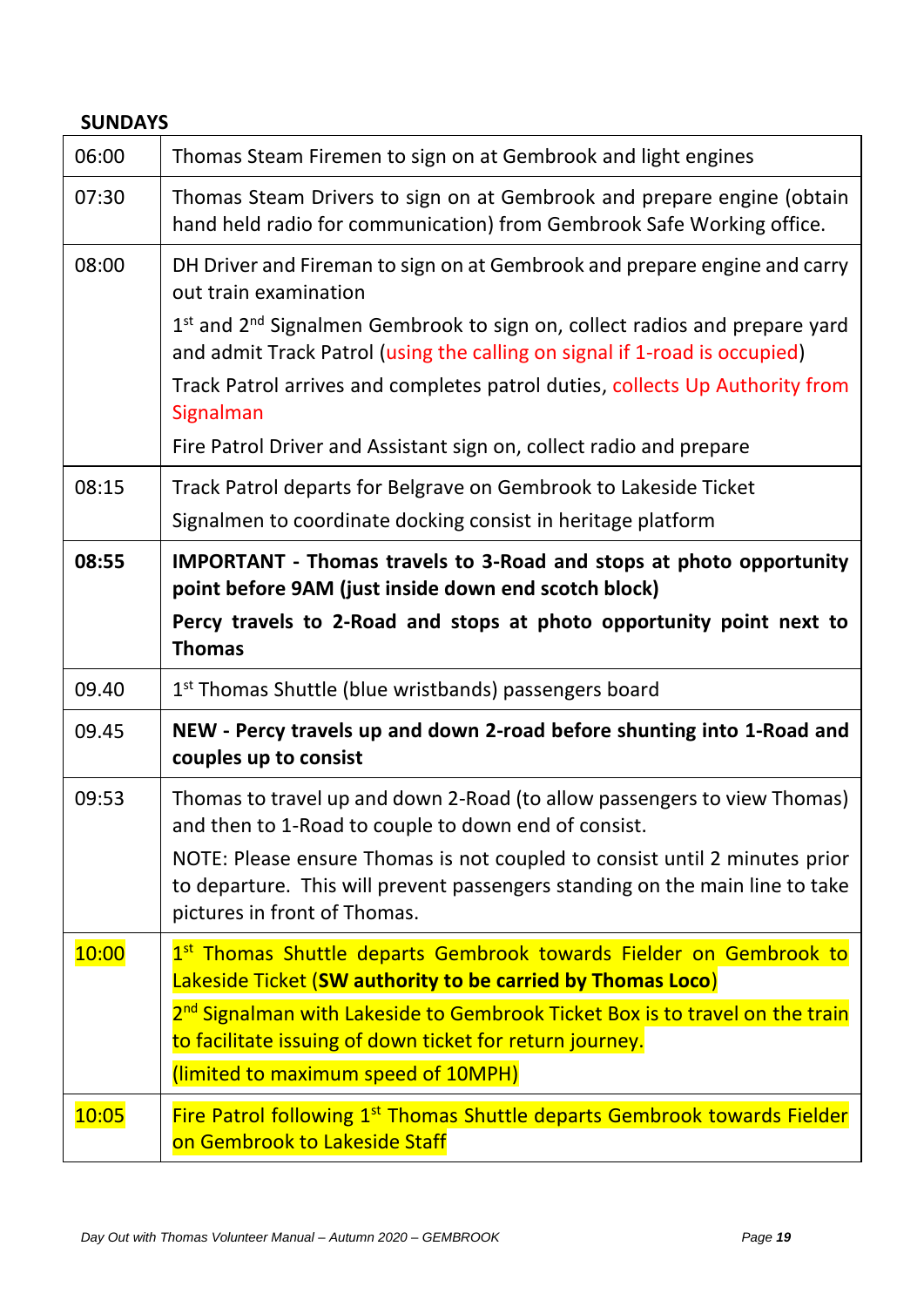| 10:15 | 1 <sup>st</sup> Thomas Shuttle arrives Fielder Station (train to stop on up side of Doonaha<br>Rd PCR)                                                                                                                                                                                                                                                                         |
|-------|--------------------------------------------------------------------------------------------------------------------------------------------------------------------------------------------------------------------------------------------------------------------------------------------------------------------------------------------------------------------------------|
| 10:20 | Fire Patrol following 1 <sup>st</sup> Thomas Shuttle arrives Fielder Station<br>Immediately surrender Gembrook to Lakeside Staff to 2 <sup>nd</sup> Signalman to<br>enable issuing of Down Ticket to Thomas crew for Shuttle return (crew to<br>confirm details of SW authority with other crews by radio)<br>Gator to off-track at Doonaha Rd while SW authority being issued |
| 10:21 | 1st Thomas Shuttle departs Fielder towards Gembrook on Lakeside to<br><b>Gembrook Ticket</b>                                                                                                                                                                                                                                                                                   |
| 10:26 | Fire Patrol following 1st Thomas Shuttle departs Fielder towards Gembrook<br>on Lakeside to Gembrook Staff                                                                                                                                                                                                                                                                     |
| 10:36 | 1 <sup>st</sup> Thomas Shuttle arrives Gembrook<br>Thomas cuts off from consist and travels to 3-Road and stops at photo<br>opportunity point (just inside down end scotch block)<br>Percy travels to 2-Road and stops at photo opportunity point next to Thomas                                                                                                               |
| 10:41 | Fire Patrol following $1st$ Thomas Shuttle arrives Gembrook – off-track at up<br>end of Heritage Platform                                                                                                                                                                                                                                                                      |
| 11:00 | 2 <sup>nd</sup> Thomas Shuttle (red wristbands) passengers board                                                                                                                                                                                                                                                                                                               |
| 11.05 | NEW - Percy travels up and down 2-road before shunting into 1-Road and<br>couples up to consist                                                                                                                                                                                                                                                                                |
| 11.13 | Thomas to travel up and down 2-Road (to allow passengers to view Thomas)<br>and then to 1-Road to couple to down end of consist.<br>NOTE: Please ensure Thomas is not coupled to consist until 2 minutes prior<br>to departure. This will prevent passengers standing on the main line to take                                                                                 |
|       | pictures in front of Thomas.                                                                                                                                                                                                                                                                                                                                                   |
| 11:20 | 2 <sup>nd</sup> Thomas Shuttle departs Gembrook towards Fielder on Gembrook to<br>Lakeside Ticket<br>2 <sup>nd</sup> Signalman with Lakeside to Gembrook Ticket Box is to travel on the train<br>to facilitate issuing of down ticket for return journey.<br>(limited to maximum speed of 10MPH)                                                                               |
| 11:25 | Fire Patrol following 2 <sup>nd</sup> Thomas Shuttle departs Gembrook towards Fielder<br>on Gembrook to Lakeside Staff                                                                                                                                                                                                                                                         |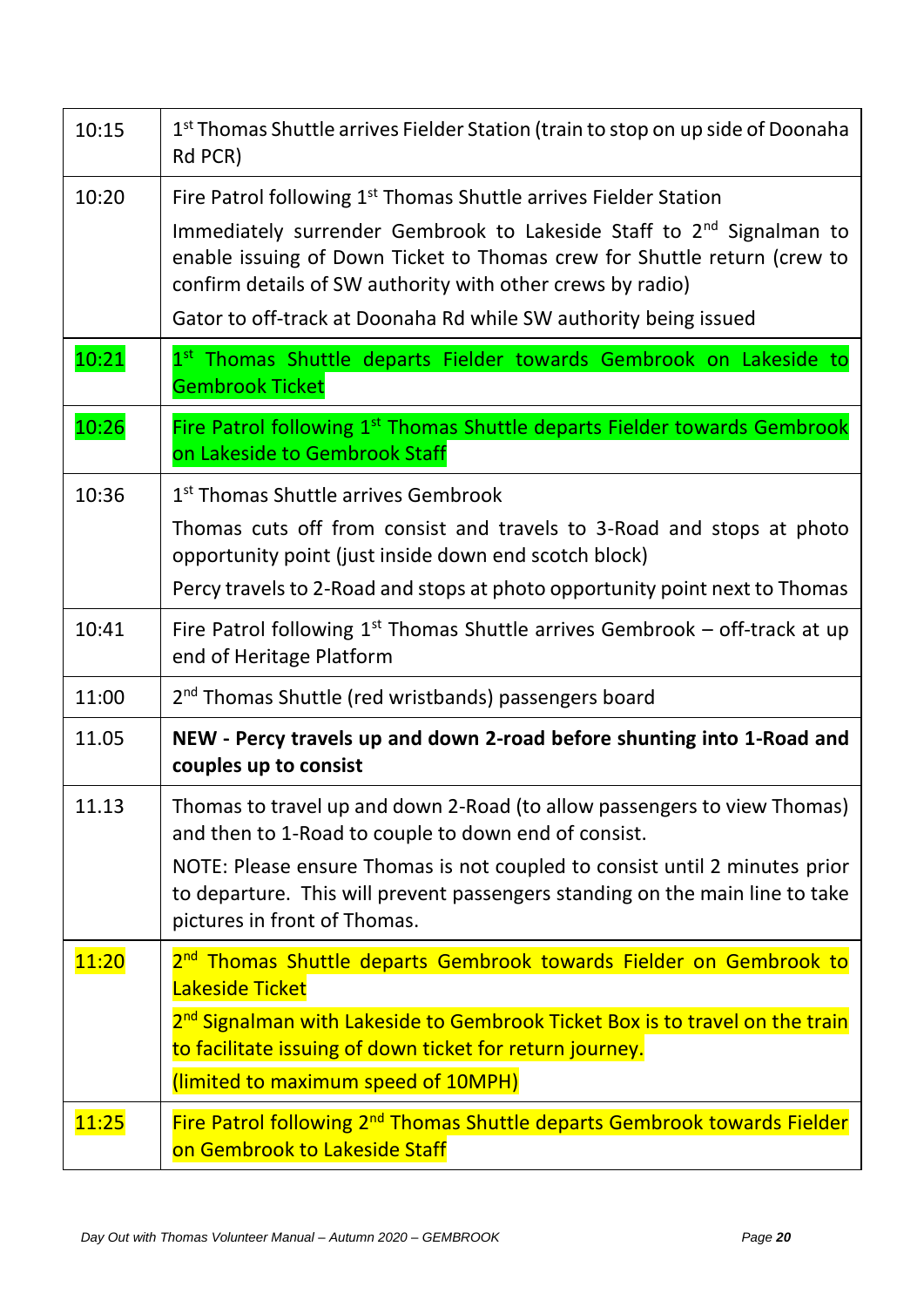| 11.35 | 2 <sup>nd</sup> Thomas Shuttle arrives Fielder Station (train to stop on up side of<br>Doonaha Rd PCR)                                                                                                                                                                                                                                                                         |
|-------|--------------------------------------------------------------------------------------------------------------------------------------------------------------------------------------------------------------------------------------------------------------------------------------------------------------------------------------------------------------------------------|
| 11:40 | Fire Patrol following 2 <sup>nd</sup> Thomas Shuttle arrives Fielder Station<br>Immediately surrender Lakeside to Gembrook Staff to 2 <sup>nd</sup> Signalman to<br>enable issuing of Down Ticket to Thomas crew for Shuttle return (crew to<br>confirm details of SW authority with other crews by radio)<br>Gator to off-track at Doonaha Rd while SW authority being issued |
| 11:41 | 2 <sup>nd</sup> Thomas Shuttle departs Fielder towards Gembrook on Lakeside to<br><b>Gembrook Ticket</b>                                                                                                                                                                                                                                                                       |
| 11:46 | Fire Patrol following 2 <sup>nd</sup> Thomas Shuttle departs Fielder towards Gembrook<br>on Lakeside to Gembrook Staff                                                                                                                                                                                                                                                         |
| 11:56 | 2 <sup>nd</sup> Thomas Shuttle arrives Gembrook<br>If required, Thomas and Percy cut off from consist and travel to locomotive<br>servicing pit to complete ER then                                                                                                                                                                                                            |
|       | Thomas travels to 3-Road and stops at photo opportunity point (just inside<br>down end scotch block)                                                                                                                                                                                                                                                                           |
|       | Percy travels to 2-Road and stops at photo opportunity point next to Thomas                                                                                                                                                                                                                                                                                                    |
| 12:01 | Fire Patrol following 2 <sup>nd</sup> Thomas Shuttle arrives Gembrook - off-track at up<br>end of Heritage Platform                                                                                                                                                                                                                                                            |
| 12:20 | 3 <sup>rd</sup> Thomas Shuttle (yellow wristbands) passengers board                                                                                                                                                                                                                                                                                                            |
| 12:25 | NEW - Percy travels up and down 2-road before shunting into 1-Road and<br>couples up to consist                                                                                                                                                                                                                                                                                |
| 12:33 | Thomas to travel up and down 2-Road (to allow passengers to view Thomas)<br>and then to 1-Road to couple to down end of consist.                                                                                                                                                                                                                                               |
|       | NOTE: Please ensure Thomas is not coupled to consist until 2 minutes prior<br>to departure. This will prevent passengers standing on the main line to take<br>pictures in front of Thomas.                                                                                                                                                                                     |
| 12:40 | 3rd Thomas Shuttle departs Gembrook towards Fielder on Gembrook to<br>Lakeside Ticket                                                                                                                                                                                                                                                                                          |
|       | 2 <sup>nd</sup> Signalman with Lakeside to Gembrook Ticket Box is to travel on the train<br>to facilitate issuing of down ticket for return journey.                                                                                                                                                                                                                           |
|       | (limited to maximum speed of 10MPH)                                                                                                                                                                                                                                                                                                                                            |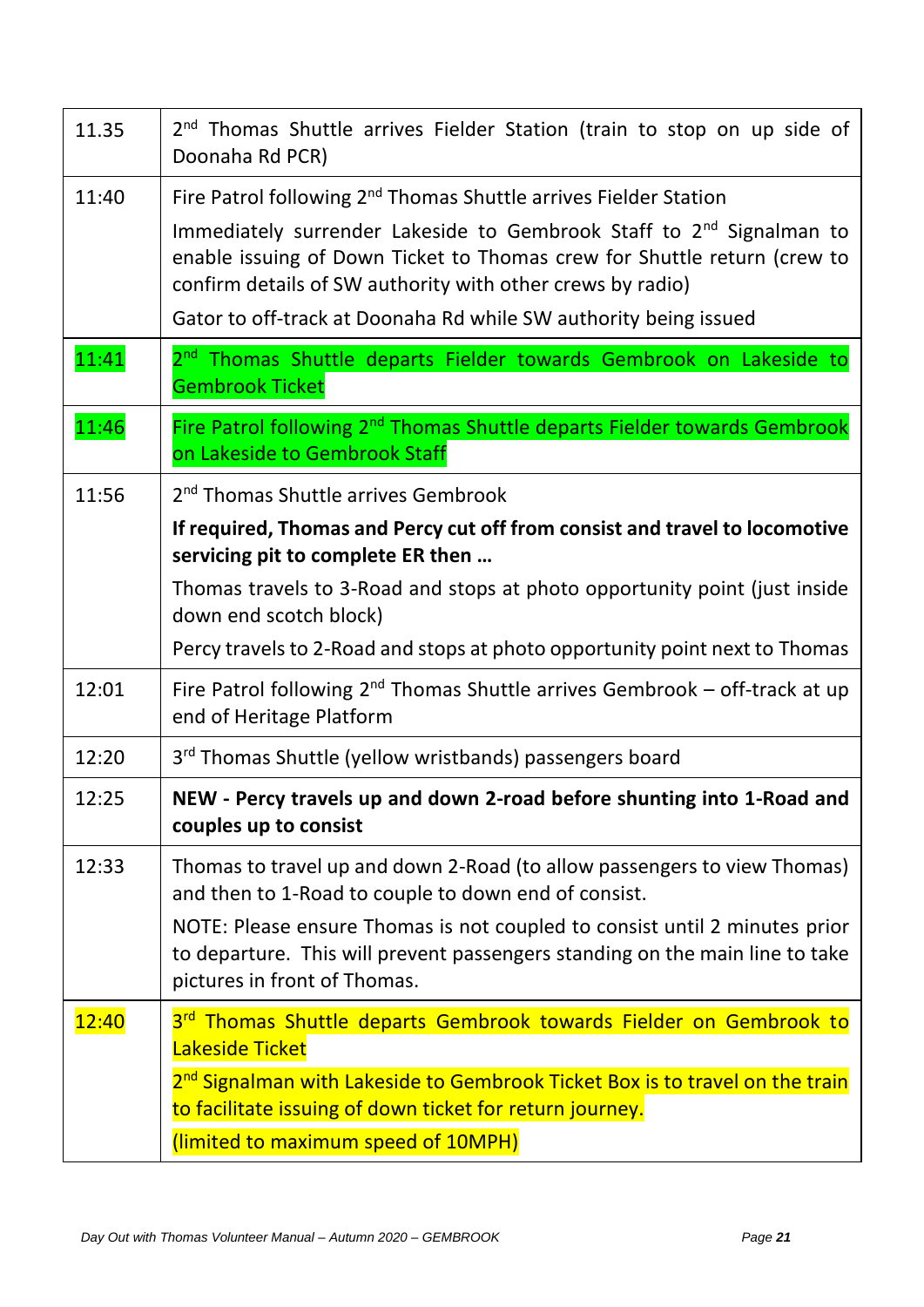| 12:45 | Fire Patrol following 3 <sup>rd</sup> Thomas Shuttle departs Gembrook towards Fielder<br>on Gembrook to Lakeside Staff                               |
|-------|------------------------------------------------------------------------------------------------------------------------------------------------------|
| 12.55 | 3rd Thomas Shuttle arrives Fielder Station (train to stop on up side of<br>Doonaha Rd PCR)                                                           |
| 13:00 | Fire Patrol following 3rd Thomas Shuttle arrives Fielder Station<br>Immediately surrender Lakeside to Gembrook Staff to 2 <sup>nd</sup> Signalman to |
|       | enable issuing of Down Ticket to Thomas crew for Shuttle return (crew to<br>confirm details of SW authority with other crews by radio)               |
|       | Gator to off-track at Doonaha Rd while SW authority being issued                                                                                     |
| 13:01 | 3rd Thomas Shuttle departs Fielder towards Gembrook on Lakeside to<br><b>Gembrook Ticket</b>                                                         |
| 13:06 | Fire Patrol following 3rd Thomas Shuttle departs Fielder towards Gembrook<br>on Lakeside to Gembrook Staff                                           |
| 13:16 | 3rd Thomas Shuttle arrives Gembrook                                                                                                                  |
|       | Thomas cuts off from consist and travels to 3-Road and stops at photo<br>opportunity point (just inside down end scotch block)                       |
|       | Percy travels to 2-Road and stops at photo opportunity point next to Thomas                                                                          |
| 13:21 | Fire Patrol following 2 <sup>nd</sup> Thomas Shuttle arrives Gembrook - off-track at up<br>end of Heritage Platform                                  |
| 13.30 | Thomas and Percy travel along 2-Road to UP end of Heritage Platform to re-<br>coal in readiness for transfer                                         |
| 14:00 | <b>Thomas Site Closes</b>                                                                                                                            |
|       | DH Empty Cars Transfer Train from Gembrook to Belgrave departs                                                                                       |
|       | ([34] pathway from Lakeside to Belgrave) "Return Lakeside to Gembrook<br>Ticket Box (if necessary) to Lakeside"                                      |
| 14.05 | Thomas and Percy travel to pit for ER if necessary in readiness for transfer                                                                         |
| 14:30 | Light Engine transfer departs                                                                                                                        |
| 14:35 | Fire Patrol following Transfer Train departs                                                                                                         |
| 15:00 | 1st and 2 <sup>nd</sup> Signalmen Gembrook to ensure all signals, locking bars and scotch<br>blocks are set correctly, sign off.                     |

## **THANKS SO MUCH FOR YOUR ASSISTANCE AT THE DAY OUT WITH THOMAS EVENT**

## **We hope to see you again next season**